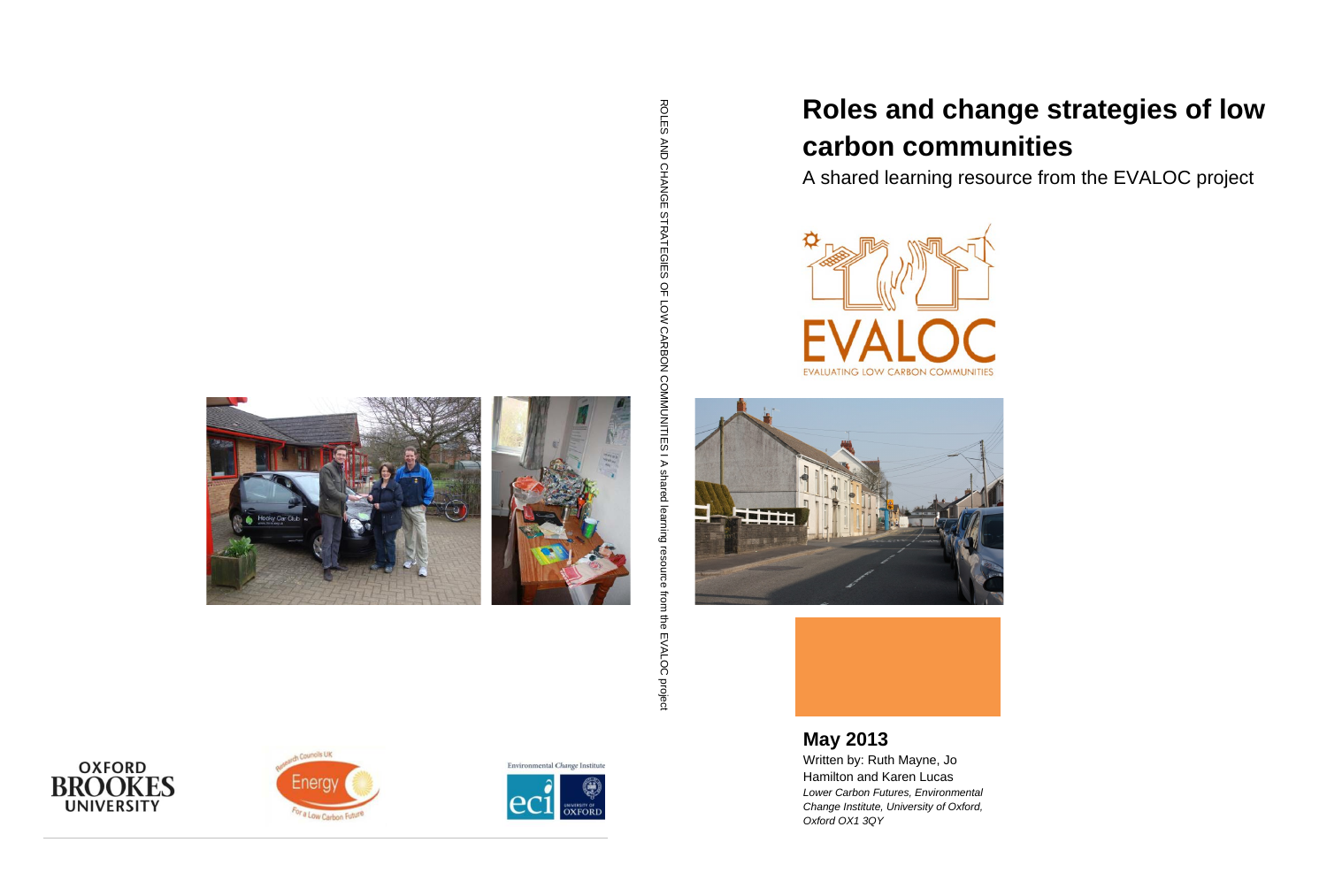EVALOC is one of seven projects funded by the Economic and Social Research Council (ESRC) and Engineering and Physical Sciences Research Council (EPSRC) Energy and Communities stream of the Research Council UK (RCUK) Energy Programme (Grant reference: RES-628-25-001). EVALOC project brings together researchers from Oxford Brookes University and University of Oxford with six Department of Energy and Climate Change (DECC) funded low carbon communities.

#### **This report should be referenced as:**

Ruth Mayne, Jo Hamilton and Karen Lucas (2013). *Roles and change strategies of low carbon communities* University of Oxford, Oxford

For more information on EVALOC project, please visit: **www.evaloc.org.uk** or contact Professor Rajat Gupta, rgupta@brookes.ac.uk

#### Published by:

i **|** Page

Low Carbon Building Group, Oxford Institute for Sustainable Development, Oxford Brookes **University** Environmental Change Institute, University of Oxford © Low Carbon Building Group and Environmental Change Institute, 2014

**Images front cover** (from top to bottom, left to right): *EVALOC team* | **Back cover** (from left to right): *EVALOC team*

The EVALOC research team wishes to encourage access to, and circulation of, its work as widely as possible without affecting the ownership of the copyright, which remains with the copyright holder. To facilitate these objectives, this work is subject to the Creative Commons Attribution-NonCommercial-NoDerivs (by-nc-nd) 2.0 UK: England & Wales licence. The full licence can be viewed at <http://creativecommons.org/licenses/by-nc-nd/2.0/uk/>

 $\mathcal{N}^{(1)}$ 

**Image: EVALOC team**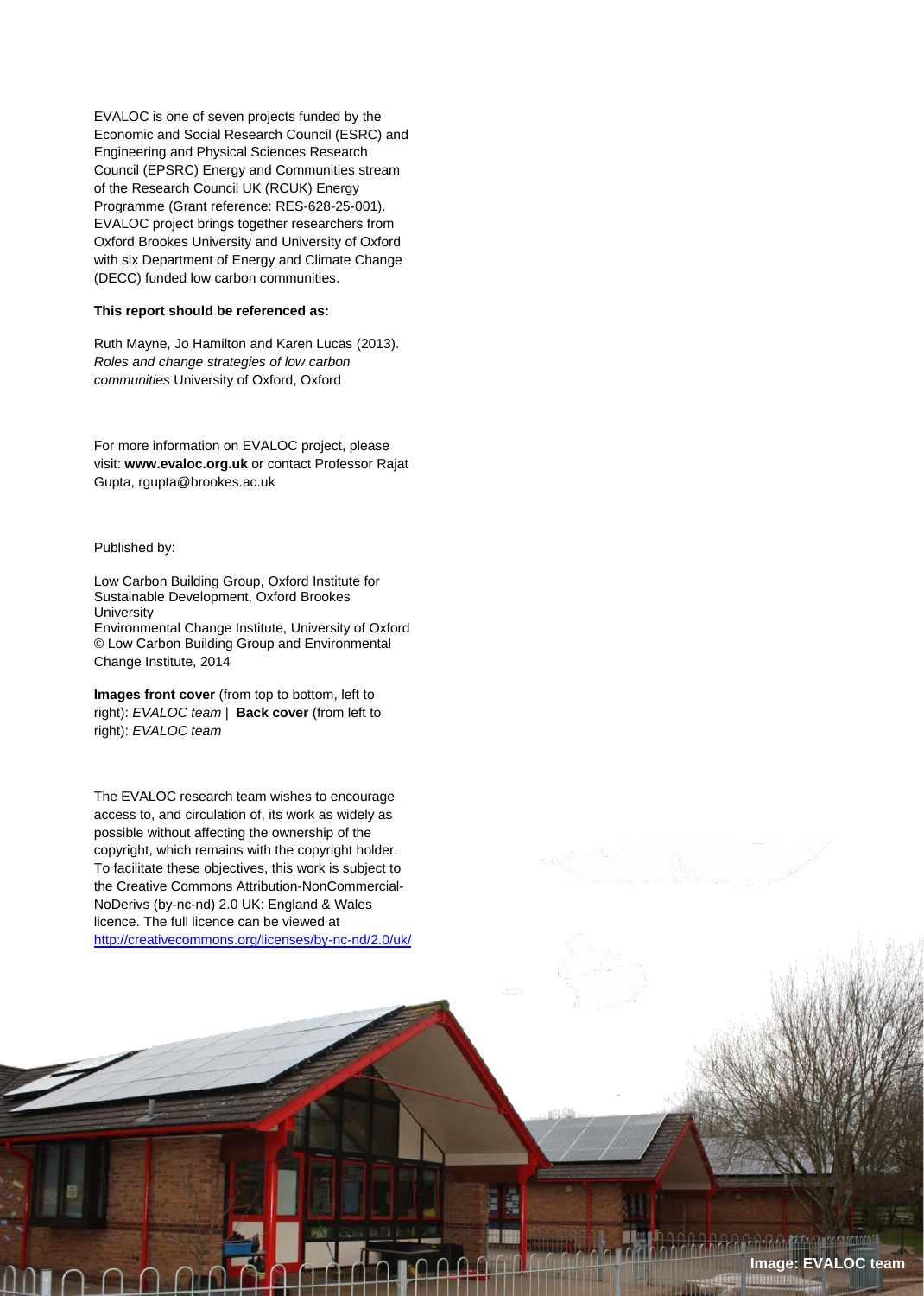# <span id="page-2-0"></span>**Purpose of report**

Achieving the UK's carbon reduction target of 80 % target by 2050 (Climate Change Act, 2008) will require action by different actors at different levels and across different sectors (e.g. Parag and Janda, 2010). However, while there is considerable analysis, and some consensus, in the UK energy literature about 'what needs to change' to achieve these targets, there is less clarity about 'who is responsible for change' and/or how change might be achieved (Mayne et al, 2010). This report seeks to help address this shortfall by assessing the design of three 'community group' and two 'local partnership' domestic carbon reduction strategies in the UK and drawing out lessons for practice and policy focussing on the key questions of who is responsible for change and how can change best be achieved.

# <span id="page-2-1"></span>**Scope and definitions**

The report focuses on Low Carbon Communities' (LCCs') which we define as neighbourhood scale carbon reduction initiatives that are led and implemented by local actors. We think they are of particular interest because of their practical and bottom-up understanding of domestic energy reduction. We recognise that a range of actors might be involved in domestic carbon reduction – such as government, regulators, the power generation sectors, network operators, energy utilities, assessors, installers, suppliers - but we focus here on Local Authorities (LAs), and 'Low Carbon Community Groups (LCCGs)' and the role of government. We define the latter as neighbourhood organisations which might be informal associations or legally constituted charities, cooperatives or social enterprises. We focus on domestic carbon reduction strategies in existing rather than new-build, houses, and consider these to include energy efficiency, renewable energy and/or behavioural interventions. We define 'energy (related) behaviours' as including the purchase, use, maintenance or lease of energyusing appliances, technologies, goods or services. We recognize that people are often unconscious of their energy use or carbon footprints and that energy (related) behaviours are not just a matter of individual preference but are shaped by a wide range of social, economic, technical, political influences.

# <span id="page-2-2"></span>**Data sources and methodology**

The report draws on evidence from EVALOC's community level research with six LCCs in the UK including base line research, the first two waves of focus groups (three per community per year over three years), research at community events, and semi structured interviews with key stakeholders. EVALOC's household level surveys which are still underway at the time of writing - involving energy monitoring, collection of quantitative and qualitative data and social network analysis – will provide further evidence about the effectiveness and impacts of LCC interventions. The report also draws on the energy literature, international climate justice literature (e.g Ikeme 2003), power and social change literature (e.g. Lukes, 2005), as well as the grey literature about LCCs and change strategies.

# <span id="page-2-3"></span>**Report structure**

Chapter 1 outlines the context for the community and partnership change strategies in the UK drawing on recent relevant studies, government statistics and academic research. Chapter 2 reviews relevant energy literature and develops a conceptual framework with which to assess LCC's strategies. Chapter 3 discusses the contributions and limits of the strategies, and Chapter 4 presents our conclusions.

# <span id="page-2-4"></span>**Acknowledgements**

The report was written by Ruth Mayne, Jo Hamilton and Karen Lucas. We gratefully acknowledge the work of the LCCs, and also thank the contributions of all the research participants in EVALOC's focus groups and community level research, which this report draws on. We also thank Mark Fishpool, Saskya Huggins, Dennis Reeves, Ruth Sherrat, for their comments on this report. We also thank the rest of the EVALOC research team (see www.evaloc.org.uk), particularly Nick Eyre and Laura Barnfield for their research and helpful comments on this report.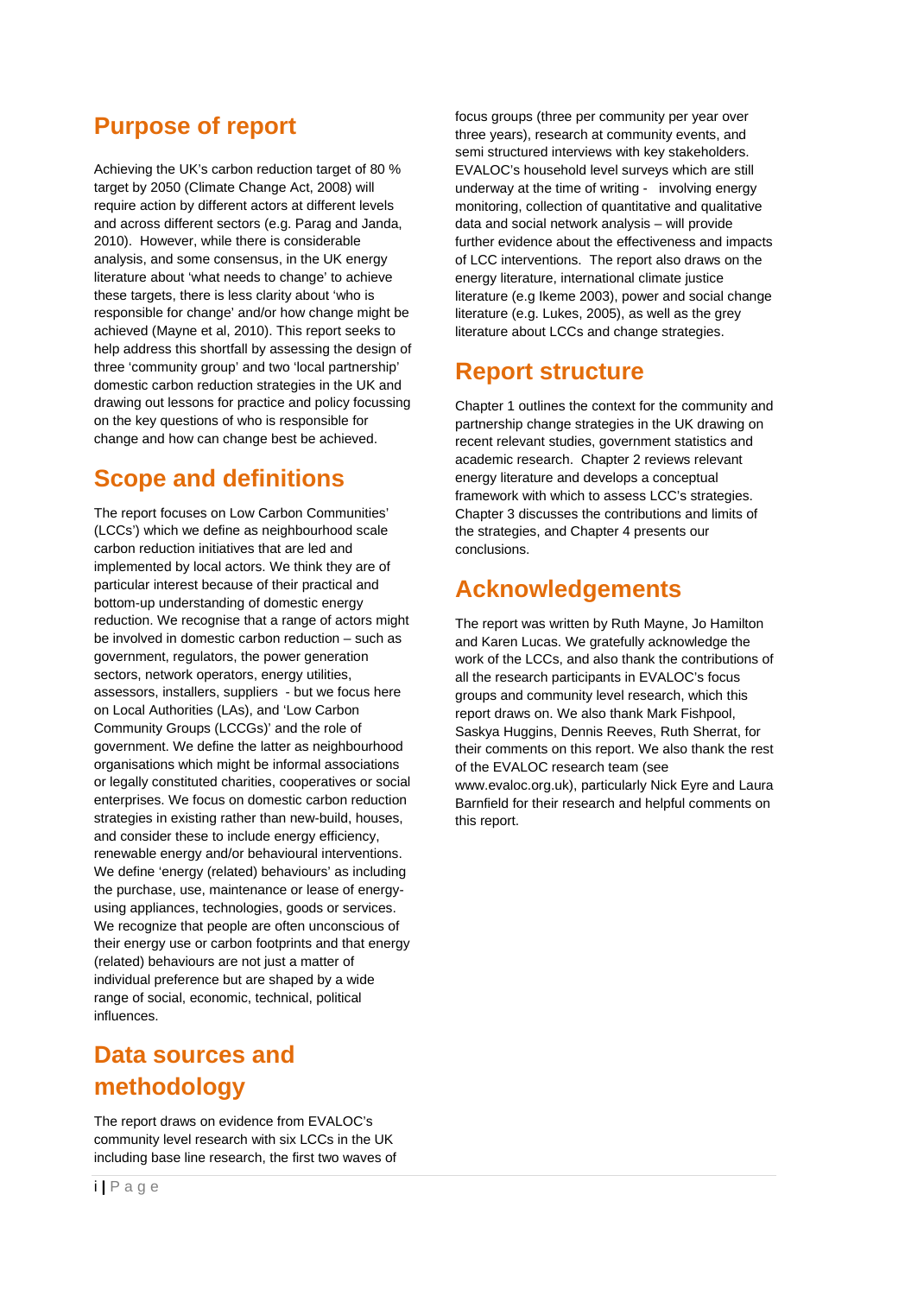# **Contents**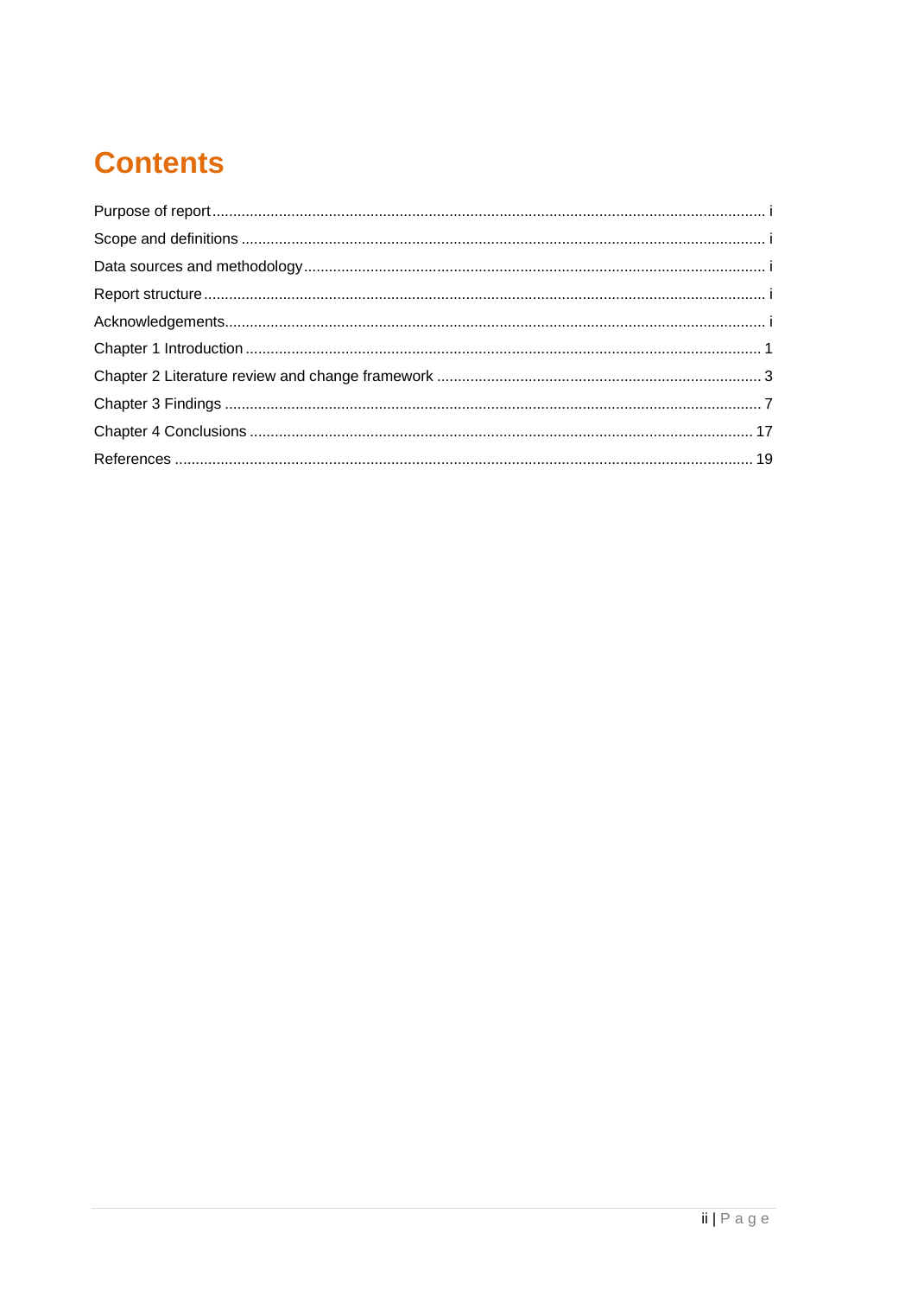# <span id="page-4-0"></span>**Chapter 1 Introduction**

# **1.1 UK Government domestic carbon reduction policy**

The UK has had a centralised and liberalized energy market since the 1990s which is dominated by six major energy companies. The introduction of the UK Climate Change Act 2008 (DECC 2008) and European Commission Renewable Directives (EC 2009) has prompted the Government to introduce a number of new policy instruments to decarbonise supply and reduce energy demand. These include, among other things the renewables obligation, Contracts for Difference, Feed in Tariffs (FiT) and Renewable Heat Incentive (RHI) to incentivise renewable energy generation, and the recently launched Green Deal and Energy Company Obligation  $(ECO)^1$  $(ECO)^1$  to improve domestic and business energy efficiency (DECC, 2011a). The UK government also has a statutory duty to eradicate fuel poverty in England where reasonably practical by 2016.

The Green Deal, which we focus on in this report, seeks to address key financial and technical barriers by providing upfront capital for 'able to pay' households<sup>[2](#page-4-2)</sup> for low cost measures, and instituting a system of accredited 'Green Deal Providers' responsible for providing energy assessments, finance, and the installation of measures. It is a largely voluntary market-based instrument, which assigns a major delivery role to private sector Green Deal providers. The government has indicated that it also sees local authorities, social housing providers and community groups as playing an important role either as 'providers', 'delivery partners' or 'promoters' of the Green Deal (DECC 2011 (a)), but has not allocated additional revenue funding to enable them carry out many of these roles. The policy places no targets or legal obligations on owner occupiers to improve domestic energy efficiency. There is expected to be comparatively limited uptake of the Green Deal, compared to previous policies, because of its increased reliance on the market mechanism, and because of the predicted high levels of interest

rates for loans for the 'able to pay,' among other things (see for example Rosenow and Eyre, 2012).

The Green Deal will be accompanied by the ECO which imposes carbon saving targets on large energy companies in relation to vulnerable groups and high cost – or 'hard to treat' - energy efficiency measures. As with previous policies suppliers are expected to achieve their targets by subsidising measures and recouping their costs by increasing consumers' energy bills. The ECO allocates fewer resources to vulnerable groups than the previous schemes, and the previous publicly funded grant scheme for vulnerable households (Warm Front) has been closed (ibid).

## **1.2 Local Authority Roles**

The Government has indicated that it sees a key role for local authorities in reducing domestic carbon emissions (DECC, 2012). However, there are currently no legal obligations for them to do so. It recently abolished the 'national performance indicators' which had previously required local authorities to reduce carbon emissions and fuel poverty. The introduction of new guidance for local authority in the Home Energy Conservation Act<sup>[3](#page-4-3)</sup> (DECC, 2012) is seen to be a 'fairly minor' requirement (LGIU, 2012, pp. 3). Local authorities are also currently experiencing funding cuts which combined with the lack of statutory obligations and the encouragement of partnership working (Geddes, 2006) , is contributing to 'load shedding' in many local authorities (LGIU 2012, pp. 3). While there are a number of exemplar local authorities in the UK (see Fudge, S. et al, 2012), recent research indicates that climate change work has narrowed, is weak or absent in around two thirds of local authorities (Faye, S, 2011), and less than a third (28 per cent) of councils have an effective plan for slashing carbon emissions (Friends of the Earth March, 2011). Another recent survey of 58 local authorities (14% of the total) in the UK showed that while 36% of local authorities said they had a high commitment to fuel poverty the scale of local authority spending on [fuel poverty] measures varies enormously and is not strongly related to level of need (Wade, J. et al, 2012)

-

j

<span id="page-4-3"></span><span id="page-4-1"></span> $1$  The new ECO replaces the previous Carbon Emissions Reduction Target (CERT) and the Community Energy Saving Programme (CESP).

<span id="page-4-2"></span> $2$  The bedrock of the scheme is the provision of 'loans' repaid by savings on fuel bills (the golden rule) and with the 'loan' attached to property rather than the occupant.

<sup>3</sup> HECA previously set local authorities a target of increasing the energy efficiency in domestic housing within their boundaries of  $30\%$  within  $10 - 15$  years. It has been amended by current government to require local authorities to report on the uptake of energy efficiency measures under the Green Deal and area/street by street in their "energy conservation reports" (DECC, 2012).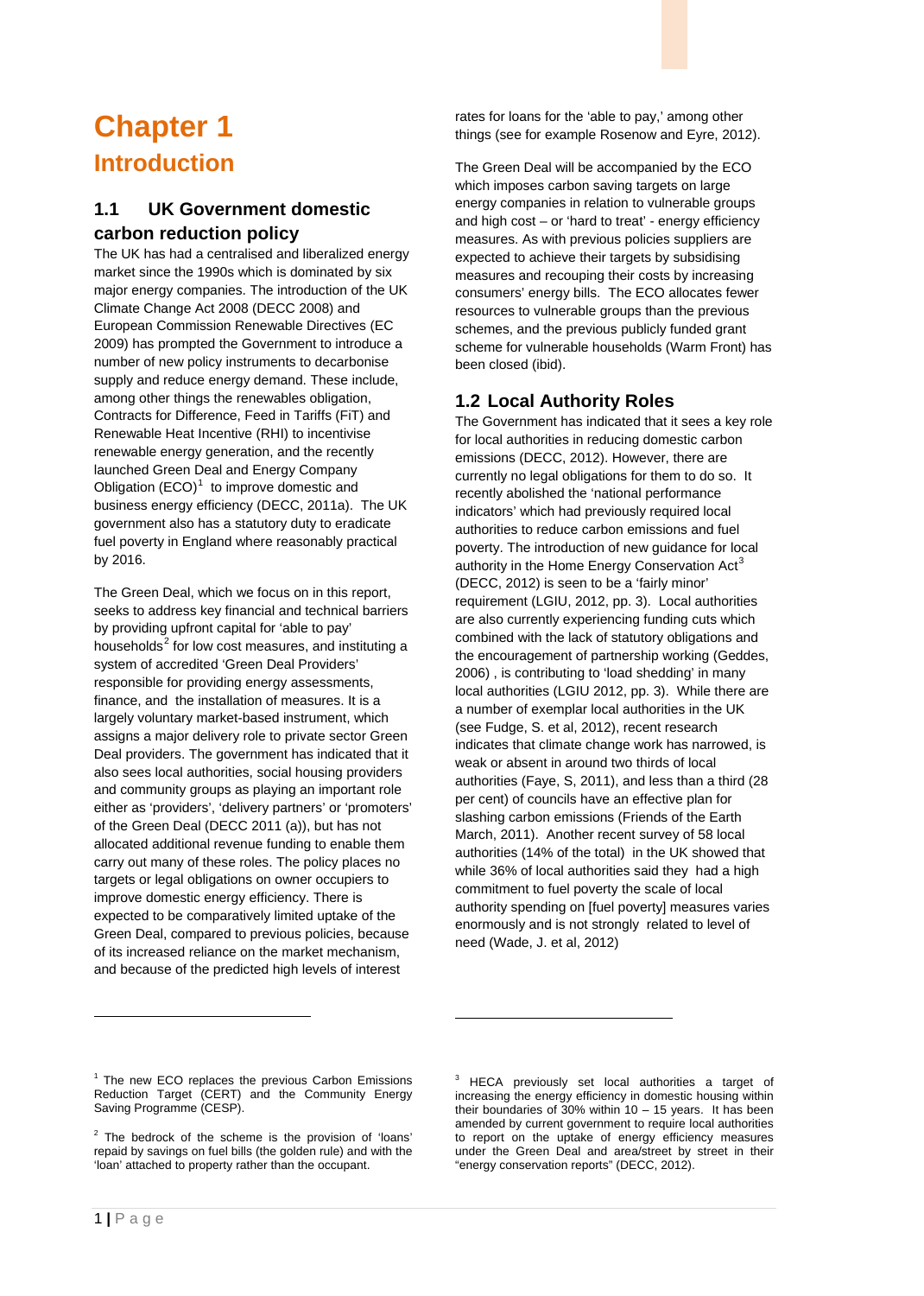# **1.3 Low Carbon Community Groups Roles**

There are at least 700 groups in the UK active on climate change, low carbon and/or energy issues, although there are no formal legal obligations on them to do so. 400 of these are affiliated to the Low Carbon Community Network (LCCN), and around 300-400 are affiliated to the Transition Network, although there may be some overlap between the two networks (Giangrande, N., Transition Network Workshop, March, 2012). LCCGs initially emerged despite, rather than because of, government policy (Moloney et al, 2010) although more recently they have been able to access a growing number of policy initiatives and grant programmes (Seyfang et al., 2012 b).

LCCN's 2011 survey with 100 of its members showed that 97 % of respondents are involved in running practical local projects aimed at addressing climate change within their communities e.g. home energy advice, food transport, domestic and community scale renewables (LCCN, June 2011). An increasing number also seek to contribute to wider systemic change through: (a) partnership working: in LCCN's 2011 survey 44 % of respondents said they were formally linked into a climate change partnership; and (b) influencing government policy – in LCCN's 2011 survey, 40% of respondents said they were in regular contact with their MP and 15 – 20% were engaged in protests and direct action. Many community groups are also engaged in disseminating innovations and good practice through networking and peer to peer mentoring (Hamilton et al, 2012, forthcoming). Despite this wide range of roles, sporadic and inconsistent funding means that in practice the majority of LCCGs are largely reliant on volunteers (Seyfang et al., 2012 b).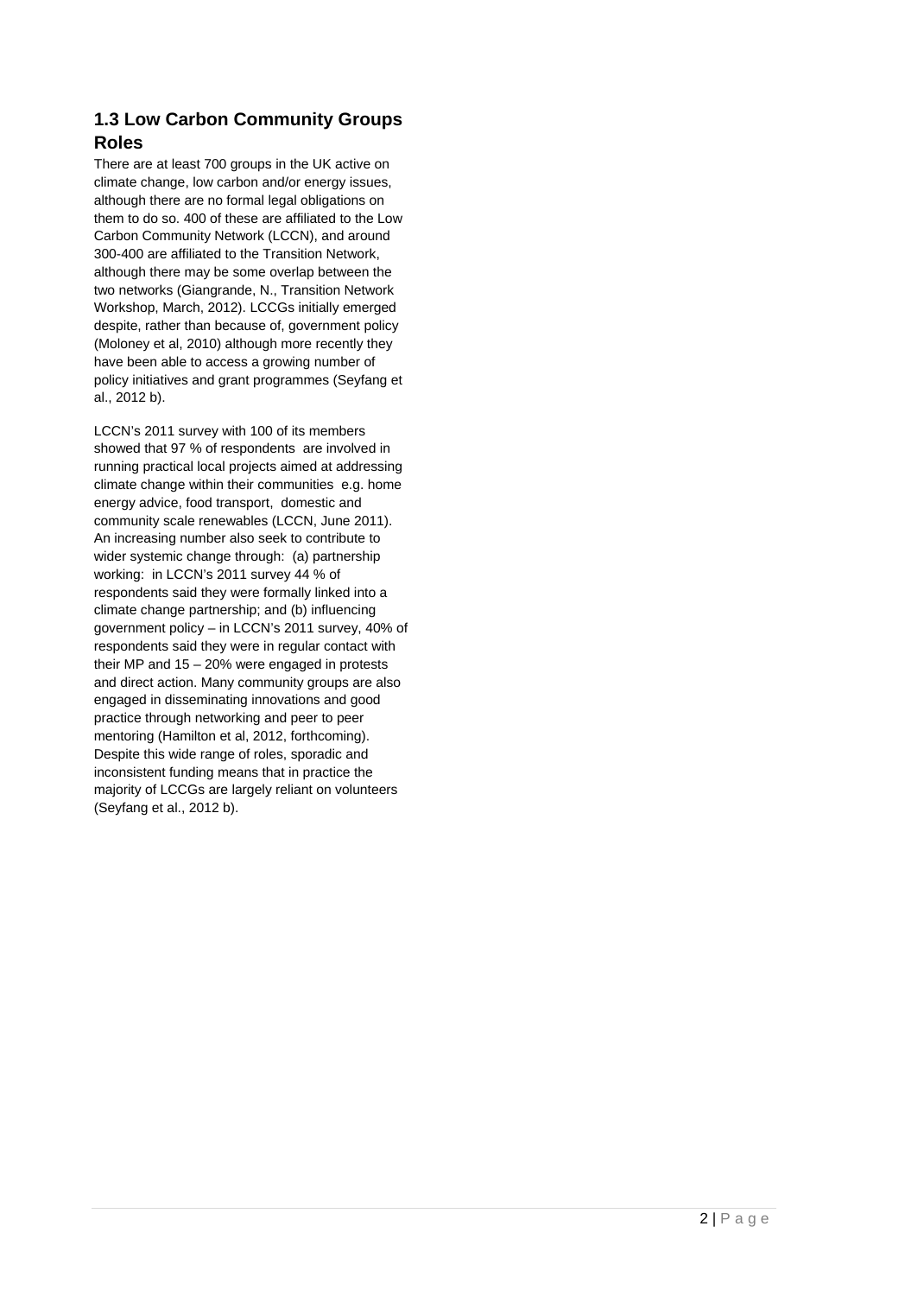# <span id="page-6-0"></span>**Chapter 2 Literature review and change framework**

In this section we draw on a literature review for the EVALOC project (Mayne et al, 2010) to address the following key questions with respect to domestic carbon reduction: who is responsible for change, what needs to change, and how can change be achieved. We then develop a conceptual framework to assess LCCCs' (and other actors') domestic carbon reduction strategies in relation to these core questions.

### **2.1 Who is responsible for change?**

In principle, national Governments are the main duty bearers for climate change mitigation (and adaptation) as they are obliged under various international agreements and national legislation to protect the environment and human rights, and reduce carbon emissions. At the same time there has been growing acknowledgement that the transition to a low carbon future will require action by a wide of state and non-state actors. In the UK the government has transferred responsibility to energy suppliers for achieving much of its domestic energy efficiency and fuel poverty targets (generating a possible conflict of interest as companies need to maximise sales of energy). In addition wider policies of privatization, sub-contracting, localism and voluntarism in the UK have blurred the traditional roles and responsibilities of government and thrown the role of private sector, individual consumers, and the third sector, including community groups, to the fore. LCCGs, which are a core focus of EVALOC research and this report, are understood to be more trusted and closer to citizens than the government or private sector (House of Lords 2011); able to engage people as citizens and not just consumers and increase agency through collective action (Heiskanen, 2010); effective at motivating and engaging people, influencing social norms, and changing behaviours (Bunt and Harris, 2010; Cox, J. et al, 2010), and sources of 'niche innovation (Seyfang and Haxeltine, 2012 a). In the international arena there has been considerable discussion, although not full consensus, about how to secure a 'just' and 'efficient' allocation of rights and responsibilities for carbon mitigation between nation states (see for example Ikeme, 2003). There has also a growing discussion about the responsibilities of business to avoid infringing the rights of others (UN Guiding Principles on Business and Human Rights). However, these discussions are only just beginning in the UK (eg Buckeley, 2012), and there is little shared understanding of what constitutes a

fair allocation of roles and responsibilities for carbon mitigation.

#### **2.2 What needs to change?**

There is some consensus in the energy literature that achieving the needed carbon reduction targets will require: (a) an increase in the energy efficiency of infrastructures, buildings, appliances and vehicles; (b) a reduction in energy demand - both direct and indirect and (c) a de-carbonised energy supply, an approach the UK Low Carbon Strategy has adopted (Whitmarsh, 2011; Willis and Eyre, 2011). There is also growing recognition that achieving these objectives will require changes to people's every day energy related behaviours (or practices) in order to ensure the uptake of the technologies in the first place, to maximize energy savings from their use, and to reduce overall energy demand (Janda, 2009; Schipper et al., 1989; DEFRA, 2008). There is burgeoning literature about the multiple economic, technical, socio-psychological, social, cultural influences on energy-related behaviours and use that might need to be addressed to reduce carbon emissions (Jackson, 2005).

## **2.3 How to achieve change (change pathways or strategies)?**

Change models and theories emphasize the role of different individual, interpersonal/group and structural influences in driving or constraining energy behaviours and use - whether social, economic, technical, political, and/or cultural. We outline some of these in section 3.4 below. They also highlight different change pathways/ processes, types and scales of change. In the energy literature some earlier rational choice models, for example, suggested that changes in 'attitudes' might lead to changes in [energy] 'behaviours', in a linear fashion, but it is now widely recognized that many other influences can intervene to constrain change, sometimes referred to as the value-action gap (Blake, 1999). Other models emphasise the interactions and feedback loops between different (groups of) influences, e.g. between technologies and occupant behaviours (Janda, 2009; Schipper et al, 1989); between different network actors as in social network theory (e.g. Rogers, 2003); or different 'system' levels as in transition theory (e.g. Geels and Schot, 2007). Less researched, and perhaps less understood, in the energy behaviours literature is how the direction of change might be reversed by using government regulation or policy to directly change energy behaviours, and how this can subsequently shape attitudes as happened in the case of the London congestion charge, seat belt regulation and banning drunk driving (Prendergast, 2008; Jackson, 2005, Dorfman et al., 2006).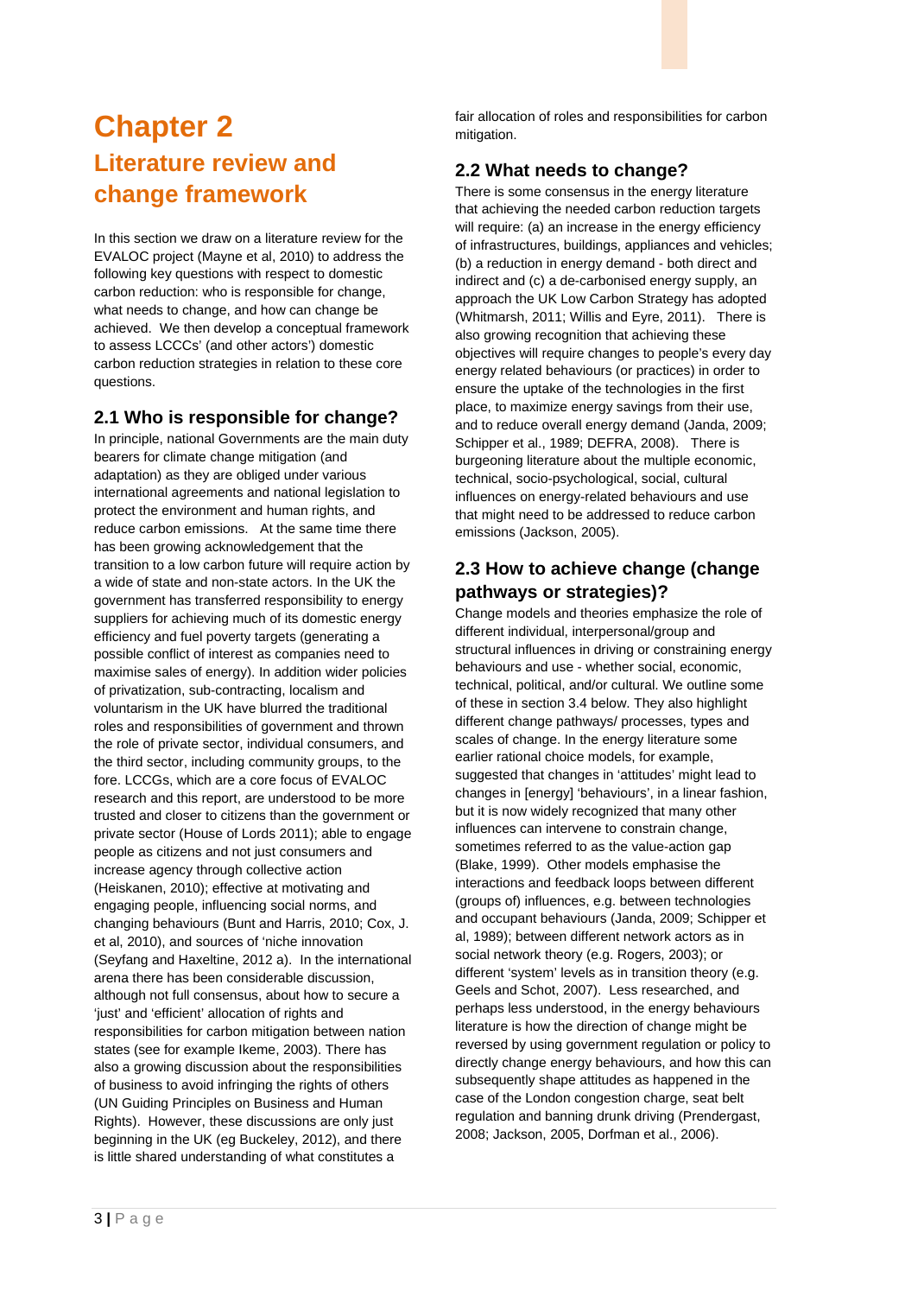There is some discussion in the UK energy literature about the 'strategies' needed to achieve change. Transition Management theory, for example, explores how governments can nurture and steer system innovations (e.g. Kemp et al, 2007). The literature on energy demand and behaviour change focuses on government's 'enabling' roles in steering, nurturing and supporting action by other actors (e.g. Thaler and Sunstein, 2008; Kemp, 1998, Geels, 2007). As noted above, there is also a burgeoning literature on how to change individual [energy] behaviours (Jackson 2005), as well as increasing interest in the role of community groups in carbon mitigation. Yet there appears to be less research about governments' leadership, interventionist or 'doing' energy-related roles and strategies, for example through the use of active technology policy, fiscal instruments, regulation, direct service delivery or infrastructure provision, although there have been some recent calls for a more active role for government (Jacobsson and Berg, 2011; House of Lords, 2011). There is a growing body of research about the effectiveness of LCCs (including grey literature evaluations) but less academic research about the change strategies LCCs use, or might use, to contribute to systemic change whether through networking/dissemination, partnership working movement building and/or policy influencing is, or their limits.

### **2.4 Change framework**

Drawing on the EVALOC literature review, we propose the following conceptual framework for assessing change interventions:

*What needs to change:* As noted above the literature identifies multiple factors that influence energy use and which might need to be addressed in order to reduce carbon emissions. As our research is interested in the interactions between household, community and external influences we group these as follows:

- *Individual influences* issues that are within the control of individuals - knowledge and patterns of thinking; values, beliefs and attitudes and intentions; personal agency i.e. a person's belief that they can take meaningful action; perceptions of social norms; routines & behaviour (rational choice theory e.g. Begg et al., 2003; various socio-psychologists e.g. Cialdini, 1993, Schwartz, 1992; and various behavioural economists e.g. Thaler and Sunstein, 2008).
- *Interpersonal/ group/community influences* related to what goes on within households, groups, social networks and/or (geographical) communities - such as group resources/capacity, standards/rules (e.g. Lewin, 1951, Bandura, 1977; Tajfel,1982)

• *External/structural influences-* factors beyond the immediate control of individuals and community groups - economic (incomes, prices); availability and access to energy efficient and low carbon technologies, infrastructures, goods and services; socio-economic structures; societal cultural values; societal power relations (e.g. vested interests); and the public policy framework and incentive framework which shapes each of the proceeding influences (e.g. Schumpeter, 1934; Giddens, 1984; Bourdieu, 1990; Spaargaren and van Vliet, 2000; Whitmarsh, 2011).

We recognise that in practice, the importance of any particular influences on energy use, and/or interactions between them, is likely to vary according to the specific context and energy issue/behaviour in question. We also recognize that there are interactions and feedback between the different influences. For example an individual's agency is also affected by socio-economic structures.

*Responsibility for change:* The international carbon mitigation literature (Ikeme, 2003) suggests a range of possible criteria for allocating rights and responsibility for carbon mitigation. These include: rights e.g. to emit a certain level of carbon, to a clean environment, to a fair share of the costs and benefits of climate change mitigation, and/or to participate in the decision making process; the duty to mitigate based on the level of emissions e.g. the polluter pays principle; the capacity to reduce emissions including the ability to pay. We focus on the following two criteria which we deem are relevant to allocating responsibilities for domestic carbon reduction between community groups and local authorities (as opposed to households) namely (a) responsibility for domestic carbon emissions and/or to protect people's rights and the environment and (b) capacity to reduce domestic carbon emissions in a fair and effective way.

*How to achieve change:* Drawing on evaluations, good practice and guidelines from other sectors we define a change strategy as consisting of: (a) change roles and objectives - based on a problem analysis of what needs to change and the various influences driving or constraining energy use, and the change actors distinctive mandate and competencies (b) priority target audiences - based on a stakeholder and power analysis of who is responsible for, and has the power to, make change happen and (c) a mix of mutually reinforcing change interventions aimed at catalysing the enabling influences and minimising or neutralising the constraining factors/actors influencing energy use (e.g see Krznaric, R. 2007).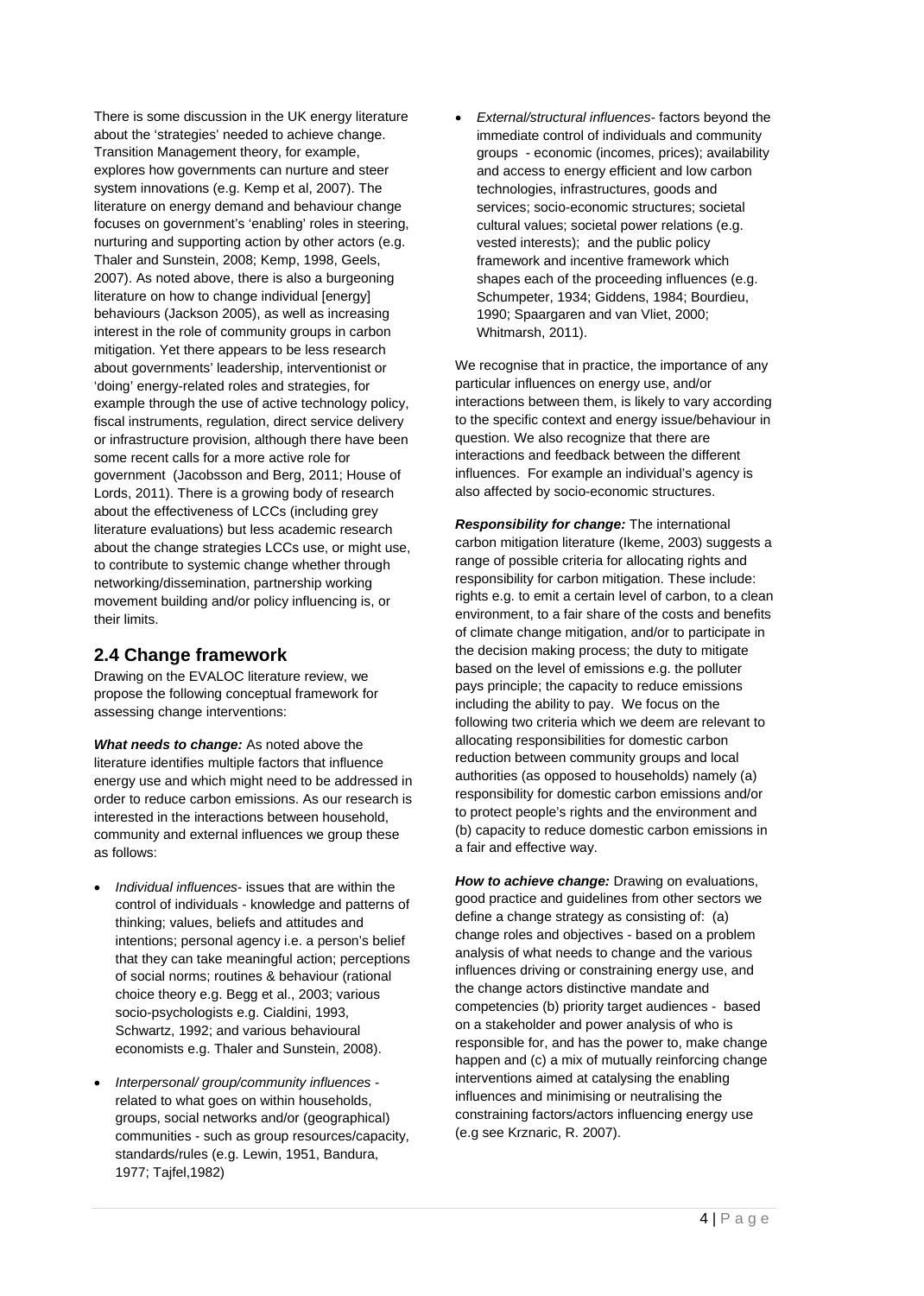The EVALOC focus groups identified a wide range of roles and change interventions used by LCCs reduce local energy use which we present in Table 1. We group the change interventions according to whether they are seeking to address individual and group influences on energy use, or external structural influences at local or national level. The table also outlines the change theories, and hence change assumptions, that underpin the LCCs' interventions.

In addition to these roles, some of the EVALOC focus group participants suggested adding another vital, but often invisible, set of external 'process' role played by Local Authorities including fundraising; engagement, management, coordination of third party installers and partner agencies, marketing, liaison with landlords, legal advice, administration, maintenance, delivery of integrated advice. LCCGs also have a range of externally facing process roles, and both actors also have to deal with internal processes relating to governance, administration etc.

The EVALOC focus groups showed that the six LCCs were trying to fulfil most of these the roles to a greater or lesser extent. This number of roles reflects the complexity and scale of the task faced by LCCs in seeking to get people to voluntarily reduce their energy use and carbon emissions.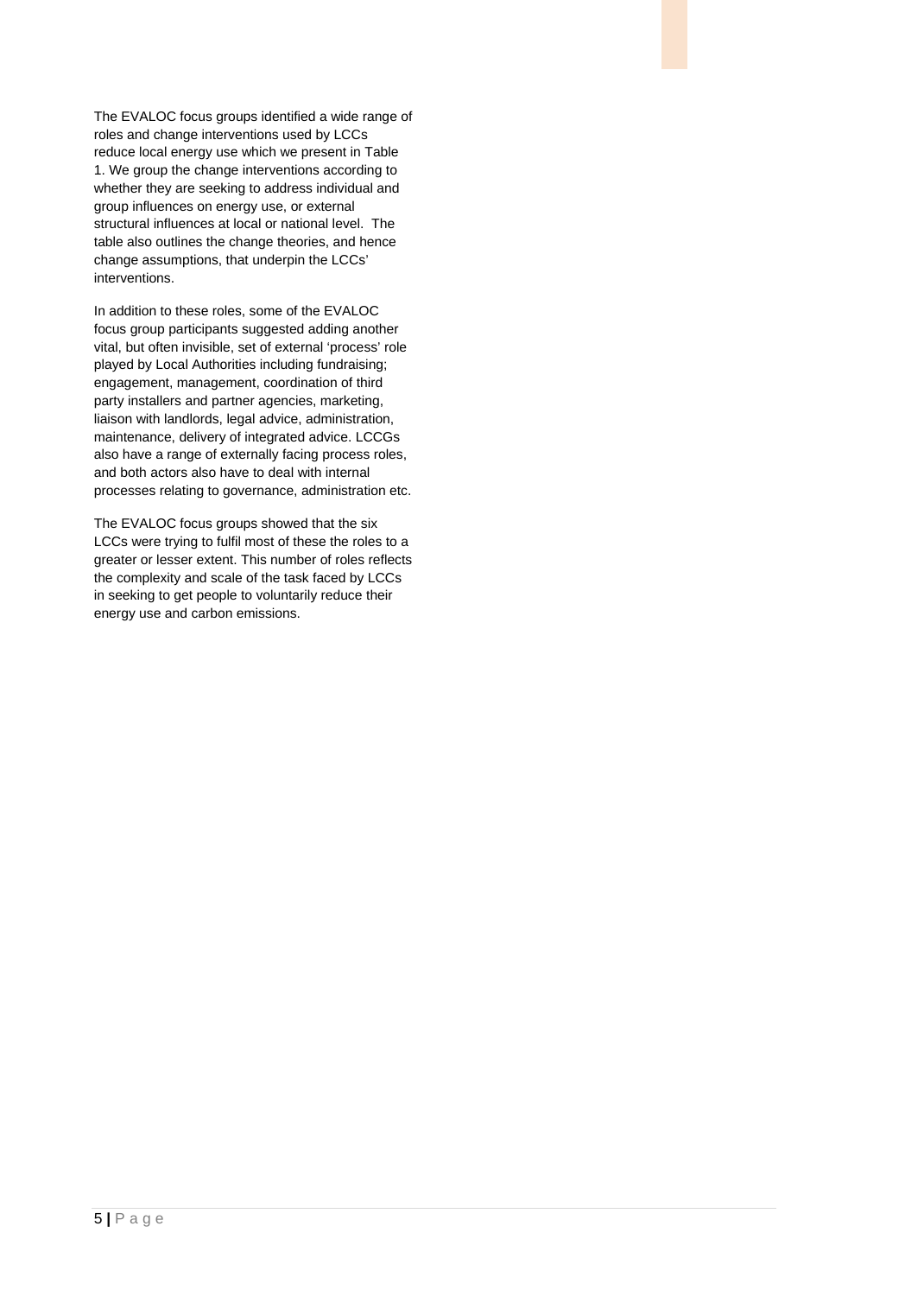#### *Table 1. Summary of EVALOC LCC roles and change strategies (sources: various, see EVALOC literature review (Mayne et al., 2010)).*

| What?                                                                                                        | Who?                                                                                                                                                                                                                           | How?                                                                                                                                                                                                                                                                                                                                                                |  |  |  |
|--------------------------------------------------------------------------------------------------------------|--------------------------------------------------------------------------------------------------------------------------------------------------------------------------------------------------------------------------------|---------------------------------------------------------------------------------------------------------------------------------------------------------------------------------------------------------------------------------------------------------------------------------------------------------------------------------------------------------------------|--|--|--|
| <b>Examples of LCC's</b><br>change roles and<br>objectives                                                   | <b>Examples of</b><br>target<br>audiences                                                                                                                                                                                      | Examples of LCC change interventions and the change theories<br>that underpin them                                                                                                                                                                                                                                                                                  |  |  |  |
| Downstream Roles: addressing individual and group influences on local energy use                             |                                                                                                                                                                                                                                |                                                                                                                                                                                                                                                                                                                                                                     |  |  |  |
| Community<br>engagement/motivation                                                                           | Local residents<br>Change interventions - e.g. Use of trusted messengers; framing<br>information; activating values; norm appeals; group/collective projects<br>Theories of change -e.g. rational choice, socio-psychological, |                                                                                                                                                                                                                                                                                                                                                                     |  |  |  |
|                                                                                                              |                                                                                                                                                                                                                                | behavioural, social networking                                                                                                                                                                                                                                                                                                                                      |  |  |  |
| Individual and group<br>empowerment<br>(strengthening agency)                                                | Local residents                                                                                                                                                                                                                | <b>Change interventions</b> e.g. critical awareness raising/discussion; action<br>research; peer to peer learning; capacity building; strengthening power<br>sources; group/collective action                                                                                                                                                                       |  |  |  |
|                                                                                                              |                                                                                                                                                                                                                                | <b>Theories of change</b> $-$ e.g. power relations (various), social learning,<br>critical pedagogy                                                                                                                                                                                                                                                                 |  |  |  |
| Changing (energy related)<br>behaviours (voluntarily)                                                        | Local residents                                                                                                                                                                                                                | <b>Change interventions</b> e.g. information; financial incentives; critical<br>awareness raising/discussion; action research; energy<br>measurement/feedback; peer to peer learning; practical advice/support;<br>peer to peer learning; norm appeals; commitment/goal setting; prompts.<br>Theories of change-e.g. rational choice, economic, social learning,    |  |  |  |
|                                                                                                              |                                                                                                                                                                                                                                | behaviourist, practice, communities of practice                                                                                                                                                                                                                                                                                                                     |  |  |  |
| Addressing fuel<br>poverty/generating<br>community and socio<br>economic benefit                             | Local residents                                                                                                                                                                                                                | <b>Change interventions</b> - e.g. inclusive/participatory approaches;<br>distribute responsibilities, benefits and costs fairly; addressing barriers<br>to participation; complementary energy interventions tailored to the<br>motivations and needs of different socio-economic groups.<br><b>Theories of change</b> - e.g. distributive and procedural justice; |  |  |  |
|                                                                                                              |                                                                                                                                                                                                                                | participation; empowerment; community development                                                                                                                                                                                                                                                                                                                   |  |  |  |
| Encouraging the adoption<br>and/or delivery of socio<br>technical innovations and<br>low carbon technologies | Local residents                                                                                                                                                                                                                | <b>Change interventions</b> – e.g. coordinating the installation of; providing<br>practical information, advice, support; and/ or signposting low carbon<br>technologies; learning from peers and experts in group settings;<br>disseminating/diffusing innovations through social networks                                                                         |  |  |  |
|                                                                                                              |                                                                                                                                                                                                                                | Theories of change - e.g. innovation, transition, diffusion (market<br>and/or social networks); social learning, communities of practice                                                                                                                                                                                                                            |  |  |  |
|                                                                                                              |                                                                                                                                                                                                                                | Midstream Roles: addressing local structural influences on local energy use                                                                                                                                                                                                                                                                                         |  |  |  |
| Catalysing other local actors<br>to take action; scaling up                                                  | Other<br>communities,<br>local<br>authorities,<br>business,<br>suppliers/<br>installers                                                                                                                                        | Change interventions - e.g. dissemination/diffusion through social<br>networking; community to community mentoring; partnership working                                                                                                                                                                                                                             |  |  |  |
| through partnership working;<br>dissemination/diffusion of<br>innovations to other LCCGs,<br>and/or          |                                                                                                                                                                                                                                | Theories of change - e.g. innovation, niche innovation, transition;<br>diffusion theories (market and/or social networks); social learning;<br>communities of practice, partnership theory                                                                                                                                                                          |  |  |  |
| <b>Upstream Roles: addressing national structural influences on energy use</b>                               |                                                                                                                                                                                                                                |                                                                                                                                                                                                                                                                                                                                                                     |  |  |  |
| Changing policy and                                                                                          | Local and<br>national<br>government                                                                                                                                                                                            | <b>Change interventions e.g. Mix of</b>                                                                                                                                                                                                                                                                                                                             |  |  |  |
| widening democratic space<br>(and hence shape energy<br>related behaviours,                                  |                                                                                                                                                                                                                                | (a) Persuasion (e.g. through evidence, dialogue, lobby,<br>identification/modelling of win-win solutions; social partnership working);<br>$&\sqrt{or}$                                                                                                                                                                                                              |  |  |  |
| knowledge/skills, economic<br>incentives, technologies &<br>infrastructures, institutional                   |                                                                                                                                                                                                                                | (b) Pressure (e.g. through alliance/movement building, public<br>mobilization, media pressure, civil society strengthening) &/or                                                                                                                                                                                                                                    |  |  |  |
| practices, socio-economic<br>structures, economic growth                                                     |                                                                                                                                                                                                                                | (c) Coercion in extremis (e.g. strikes, direct action)                                                                                                                                                                                                                                                                                                              |  |  |  |
| model/consumerism, cultural<br>values)                                                                       |                                                                                                                                                                                                                                | Theories of change: functionalist, liberal democratic, Marxist,<br>institutional, social movement theories, power relations), institutional<br>theory.                                                                                                                                                                                                              |  |  |  |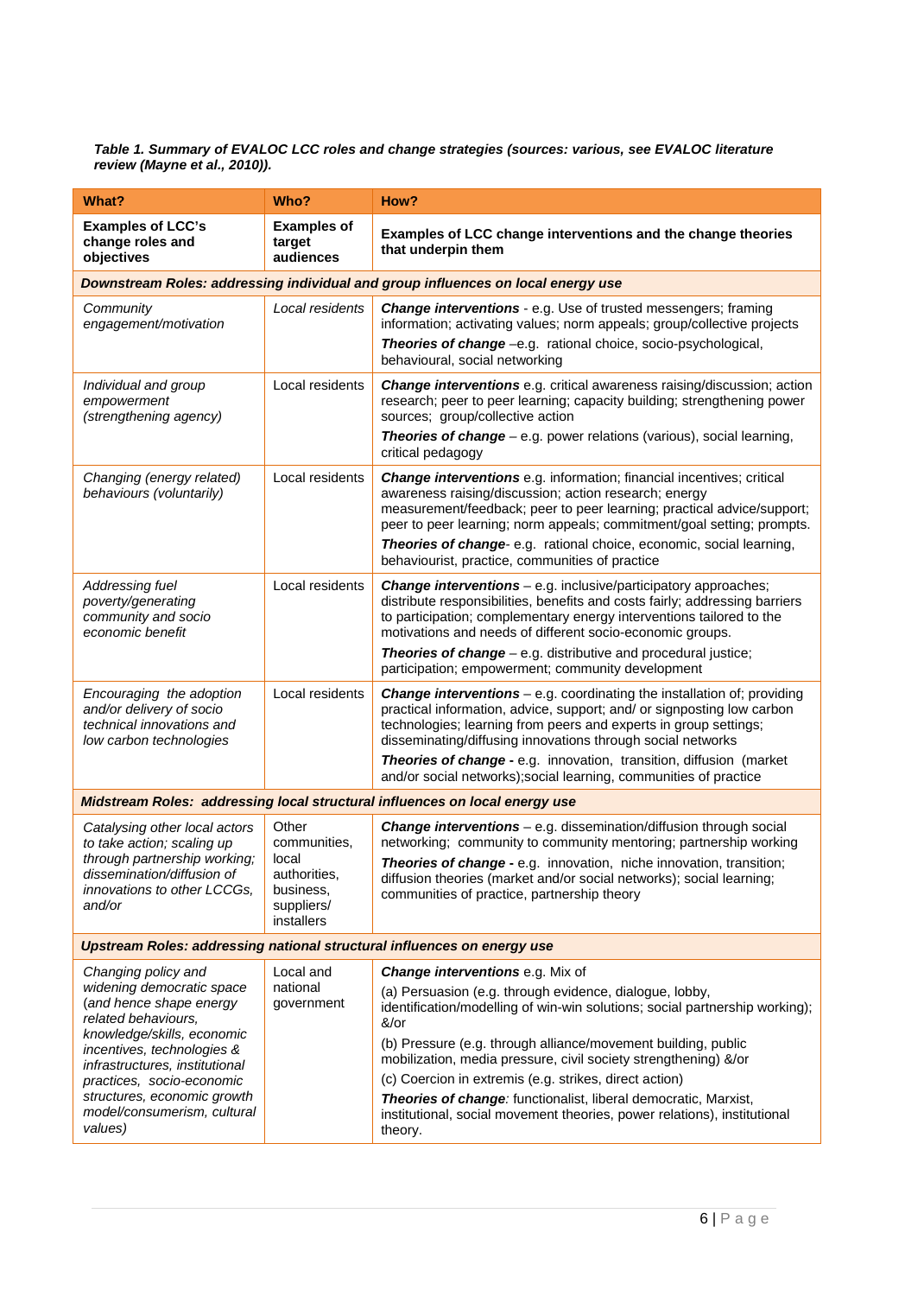# <span id="page-10-0"></span>**Chapter 3 Findings**

In the next two sub-sections of the report, we first outline and then discuss in detail our assessments of i) three community led and ii) a local authority led and local partnership led domestic carbon reduction strategies in relation to the criteria in change framework.

## **3.1 Community-led domestic carbon reduction strategies**

We have selected three examples of 'community' domestic carbon reduction strategies, including one which is designed by an EVALOC LCC. We suggest that they represent an important, but still largely unrecognized new generation of 'bottom up' domestic carbon reduction programmes which are distinct from the dominant 'top down' information and social marketing campaigns, or individually focused behavioural interventions. (The strategies represent one of a range of different domestic carbon reduction strategies developed and implemented by LCCGs, and when implemented by LCCGs are often accompanied by complementary interventions).

The three programmes include: a) Carbon Conversations originally developed by Cambridge Carbon Footprint, now supported by the Climate Outreach and Information Network (Randall, R., 2010); b) the Low Carbon Living Programme (LCLP), originally developed by Low Carbon West Oxford (LCWO, 2010) is now available free on line for other communities at the Oxfordshire Low Carbon Hub, and LCWO is now developing a shorter programme to complement the energy assessments and installations which are likely to be provided by future Green Deal providers; and c) Transition Streets set up and run by Transition Town Totnes used at street level and developed into a package for other communities called Street-wise (http://www.transitionstreets.org.uk/; Beetham, H, 2011). The strategies build on the approach pioneered by GAPs eco-team approach (see GAP 2008; Henk et al, 2004).

*Change objectives:* All three programmes seek to reduce domestic carbon emissions and help people adopt more sustainable lifestyles by increasing energy efficiency, reducing energy consumption and/or generating clean energy. As well as seeking to reduce emissions from household electricity and gas use, the three programmes also seek to reduce emissions from, transport, food, waste and lifestyles. Carbon Conversations and Transition Streets also focus on water use and the LCLP also focuses on renewable energy generation.

*Responsibility for change:* All three programmes are delivered by local volunteers in a community setting. They can be delivered as stand-alone interventions, or as a complements to interventions by local authorities or other local actors. Each of the programmes are open to a range of demographic groups (income, ethnic, age, gender etc.) and tenures, although are more likely to be implemented in areas of low to medium deprivation where there are less likely to be local authority-led or partnership carbon reduction or fuel poverty interventions. To help ensure accessibility the programmes seek to provide small (externally funded) grants and/or sign post government grants where they can. They also seek to provide tailored support to different tenures.

*Change interventions:* The programmes all seek to activate altruistic pro environmental and social values e.g. relating to climate change, as well as self-interested values/motivations e.g. related to financial savings on energy bills, warmer homes etc. As noted above some of the programmes also provide financial incentives to engage participants A range of general and targeted engagement activities are used through community wide and school newsletter, meetings with individuals and groups; word of mouth/social networks etc.

All three programmes encourage and support groups of people to voluntarily reduce their carbon footprints by engaging them in a participatory change process and providing practical advice to encourage and support them to take action themselves. The programmes involve between six to nine interactive sessions and provide a range of complementary advice/support to participants to address individual and group influences on energy use. They all provide (a) information about climate change and/or energy use (b) practical advice and support (d) energy awareness, measurement & feedback and (d) commitment/goal setting to differing agrees. In addition they all have the following distinct properties: Carbon Conversations emphasizes understanding the psychological, emotional and cultural implications of climate change and behaviour change; Transition Streets emphasizes building local resilience; whereas the LCLP is primarily focused on providing practical advice and support.

Depending on the setting the programmes may be accompanied by a range of other initiatives including: community projects (such as low carbon food and transport projects, tree planting and biodiversity projects, waste reduction); networking/shared learning with other organisations; partnership working with local authorities; and/or policy influencing.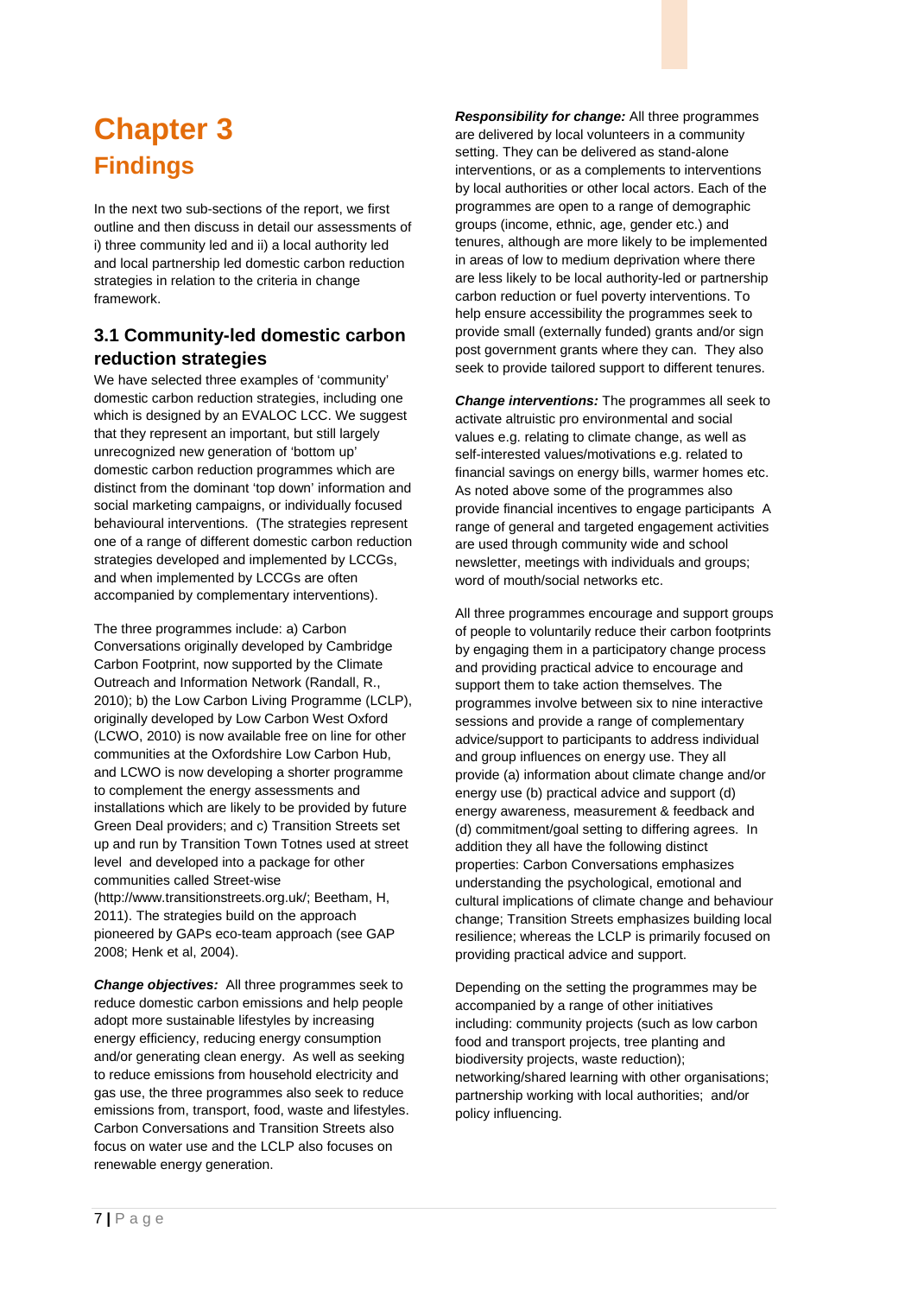#### **3.1.1 Outputs and Outcomes**

Self-reported data shows that Transition Streets in Totnes has been used by over 550 households in 63 groups (of which 38% have low disposable incomes) and is being adapted and delivered in other communities; Carbon Conversations has been used by about 1324 people; and around 90 households have participated in the LCLP in West Oxford to date ( of which around 24% of the two cohorts for which demographic data has been analyzed have below average incomes) and it is now being piloted by 3 other communities in Oxford and by the City Council with its employees.

Self-reported data show reductions of an average of 1-2 tonnes of carbon emissions per household over the year for all three programmes. Transition Streets reports an average reduction of £570 on annual household bills, and the LCLP reports an average reduction of around £250. In West Oxford monitoring by the community group indicates that some households are maintaining their reductions over time. EVALOC is currently monitoring reductions in energy use and carbon emissions from LCC funded household renewable measures in West Oxford.

#### **3.1.2 In-depth assessment of one community-led example**

In Table 2, we offer an in-depth assessment of one of the design of one of community led strategies, in particular the extent to which it addresses the different individual, group and external influences on domestic energy use identified in our conceptual framework. We focus on the LCLP in West Oxford<sup>[4](#page-11-0)</sup> where it constitutes one strand of the LCCG's carbon reduction strategy alongside other complementary carbon cutting community projects, as well as dissemination, partnership working and policy influencing strategies.

-

<span id="page-11-0"></span><sup>4</sup> One of the authors is involved in a voluntary capacity in West Oxford so the assessment of this project has not been undertaken by her.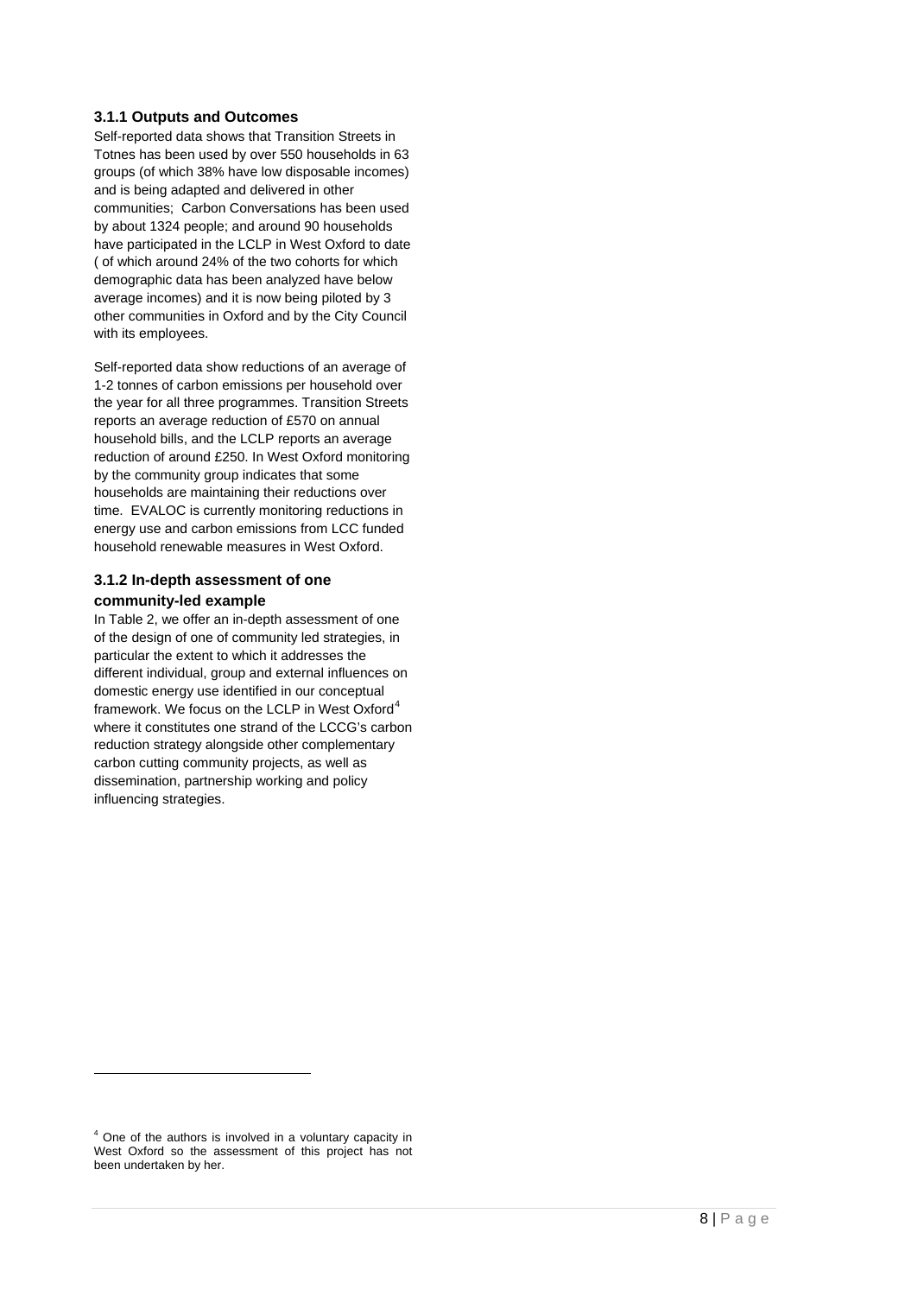|                                                                         |  |  | Table 2. Assessment of the design of Low Carbon Living Programme interventions (LCLP) in West |  |  |
|-------------------------------------------------------------------------|--|--|-----------------------------------------------------------------------------------------------|--|--|
| Oxford (Sources: LCWO 2010; EVALOC baseline community data collection). |  |  |                                                                                               |  |  |

| <b>Influences</b>                                         | <b>LCLP</b> intervention                                                                                                                                                                                                                                                                                                                                                                                                                                                                                                                                                                  | Rating of project<br>design |  |  |  |  |
|-----------------------------------------------------------|-------------------------------------------------------------------------------------------------------------------------------------------------------------------------------------------------------------------------------------------------------------------------------------------------------------------------------------------------------------------------------------------------------------------------------------------------------------------------------------------------------------------------------------------------------------------------------------------|-----------------------------|--|--|--|--|
| Individual influences on domestic energy use              |                                                                                                                                                                                                                                                                                                                                                                                                                                                                                                                                                                                           |                             |  |  |  |  |
| Values/ motivation                                        | The LCCG is a 'trusted messenger' and frames messages to<br>activate both altruistic (community, climate change) and self-<br>interested values (financial savings, warm houses)                                                                                                                                                                                                                                                                                                                                                                                                          | Strong                      |  |  |  |  |
| Knowledge, beliefs<br>& attitudes about<br>climate change | The LCCG conducts awareness raising/critical discussion in group<br>settings and provides energy measurement & feedback (see<br>Behaviour Change below) to participants to raises awareness of<br>environmental impacts of behaviours and lifestyles                                                                                                                                                                                                                                                                                                                                      | Medium                      |  |  |  |  |
| Perception of social<br>norms                             | Perceptions of social norms change through residents'<br>participation in group/community energy action projects;<br>participants energy use & carbon footprints is measured and<br>compared with group aggregate, UK and other countries; feedback<br>is provided about community wide carbon reductions.                                                                                                                                                                                                                                                                                | Strong                      |  |  |  |  |
| Intentions                                                | Project participants are encouraged to (a) see their involvement<br>as part of a lifelong commitment and (b) make a written<br>commitment about their energy saving goals over the next year,<br>and beyond                                                                                                                                                                                                                                                                                                                                                                               | Strong                      |  |  |  |  |
| Agency                                                    | Participants are empowered through their participation in<br>group/community action projects; collective action increases sense<br>that action is desirable and meaningful; and practical support from<br>peer to peer learning and/or experts builds capacity.                                                                                                                                                                                                                                                                                                                           | Strong                      |  |  |  |  |
| Energy routines/<br>behaviours                            | Participants learn new behaviours through: group discussion;<br>interaction with experts and peers; group based and one-to-one<br>practical support/advice with tailored advice to private tenants;<br>energy/carbon measurement & feedback through a comprehensive<br>automated interactive carbon footprint tool; loans of energy display<br>monitors; monthly prompts to take meter readings; written short<br>term and long term commitments/goals; take home tasks and<br>monthly prompts to take meter readings. Other community projects<br>seek to make low carbon living easier. | Strong                      |  |  |  |  |
| Group influences on domestic energy use                   |                                                                                                                                                                                                                                                                                                                                                                                                                                                                                                                                                                                           |                             |  |  |  |  |
| Social networks                                           | The LCCG: invites the whole community to participate in the LCLP;<br>and diffuses information and engages people, through a range of<br>direct and indirect general and targeted methods (including door<br>knocking); & reduces barriers to participation                                                                                                                                                                                                                                                                                                                                | Medium                      |  |  |  |  |
| Group standards &<br>behaviours                           | Groups standards and behaviours are changed through a social<br>learning processes (modelling, observation, and interaction) with<br>other residents in group and community settings.                                                                                                                                                                                                                                                                                                                                                                                                     | Strong                      |  |  |  |  |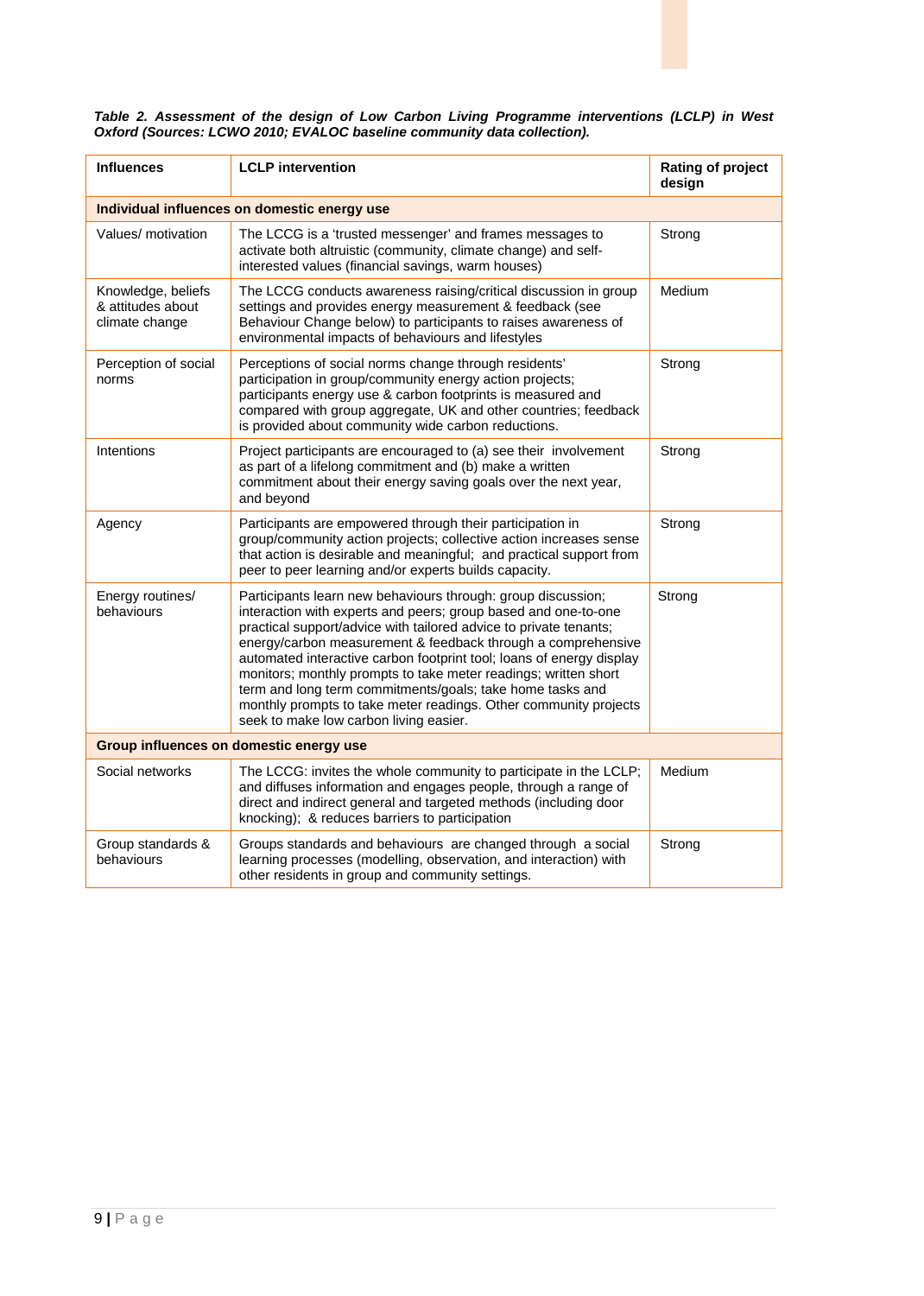#### *Table 2. cont.*

| <b>Influences</b>                                                                                                        | <b>LCLP</b> intervention                                                                                                                                                                                                                                                                                                                                                                                                                                                                  | Rating of project<br>design |  |  |  |  |
|--------------------------------------------------------------------------------------------------------------------------|-------------------------------------------------------------------------------------------------------------------------------------------------------------------------------------------------------------------------------------------------------------------------------------------------------------------------------------------------------------------------------------------------------------------------------------------------------------------------------------------|-----------------------------|--|--|--|--|
| External/structural influences on domestic energy use (local and national)                                               |                                                                                                                                                                                                                                                                                                                                                                                                                                                                                           |                             |  |  |  |  |
| Availability of and<br>access to<br>energy/efficiency low<br>carbon technologies,<br>goods, service &<br>infrastructures | The LCCG provides residents with information & support about<br>technical options; sign posts government grants; provides small<br>grants to contribute to cost of energy efficient measures; may help<br>with bulk purchase e.g. of solar PVs to reduce costs. Other<br>community projects seek to improve local infrastructures (e.g.<br>bring and takes and swishing parties reduce waste; car clubs<br>reduce car use, food projects increase supply of locally sourced<br>food etc). | Medium                      |  |  |  |  |
| Socio economic<br>structures (e.g. low<br>incomes) and<br>tenures                                                        | The LCCG provides tailored information for private tenants and<br>sign posts other sources of advice/support                                                                                                                                                                                                                                                                                                                                                                              | Weak                        |  |  |  |  |
| Economic influences<br>(income levels,<br>prices)                                                                        | The LCCG sign-posts grants; provides one to one advice with<br>independent experts on energy bills; may help with bulk buying to<br>lower prices                                                                                                                                                                                                                                                                                                                                          | Weak                        |  |  |  |  |
| Societal Power<br>relations e.g. fossil<br>fuel copmanies,<br>advertising                                                | The LCCG is part of a wider movement/coalition which exercises<br>influence on government policy in alliance with other actors, but<br>there are no strategies to influence vested interests directly                                                                                                                                                                                                                                                                                     | Weak                        |  |  |  |  |
| Societal cultural<br>values e.g.<br>consumerism                                                                          | The programme highlights benefits of low carbon lifestyles and<br>raises awareness of impacts of consumerists lifestyles for local<br>participants and resident, and the growing number of LCCGs<br>signals public support for low carbon/sustainable lifestyles as part<br>of wider movement of LCCs. However, its ability to counter<br>dominant cultural influences more widely is limited.                                                                                            | Weak                        |  |  |  |  |
| Government policy                                                                                                        | The LCCG carries out some direct lobby of government in alliance<br>with local actors, and joins some national campaigns                                                                                                                                                                                                                                                                                                                                                                  | Medium                      |  |  |  |  |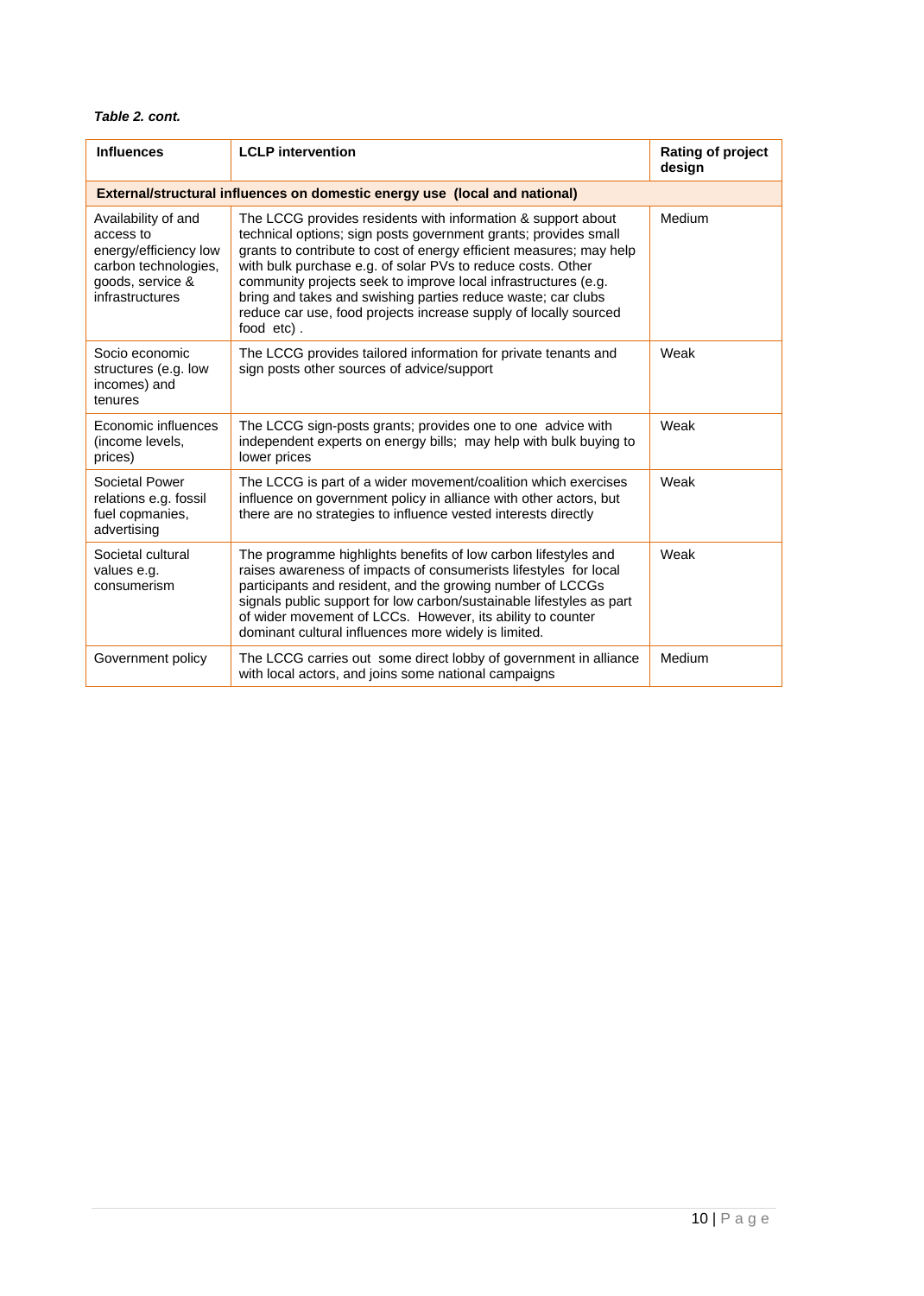## **3.2 Local authority led and partnership area wide strategies**

In this section we outline and assess the design of the change strategies of two local partnership strategies, both located in areas of multiple deprivations. We have selected these examples as they are EVALOC communities, and because they represent an important strategic approach that is distinct from either a private sector led approach envisaged in the Green Deal, and the community led strategies.

*Change objectives:* The Kirklees-Hillhouse and in Eco-Easterside projects both aim to reduce local energy use and carbon emissions, address fuel poverty, promote warmer homes, maximise incomes and improve health. Eco-Easterside has adopted a 'One Planet Living Planet' approach so also has related objectives relating to waste reduction, transport, food, water, happiness. Kirklees local authority has related objectives on waste reduction, training and employment creation.

*Responsibility for change:* The programme in Kirklees-Hillhouse is implemented by a multi-agency group led by Kirklees council support from local residents. The programme in Easterside is led and implemented by a partnership between local residents, a town wide charity, Middlesbrough Environment City (MEC) and the local authority. In both cases the interventions have been driven by a group of committed individuals, and are delivered mainly by paid council or charity staff, including paid community workers, but also with some voluntary input from local residents. In both cases the programme are open to all residents, but in practice most participants are on benefits or just above the benefit line. The energy efficiency and renewable improvements are either provided free or subsidised to households (using CESP, CERT and/or DECC LCC funding).

#### *Change Interventions and processes:*

- *Communications/message and engagement strategies* – communication messages focus mainly on financial savings and warm houses (but Easterside might also uses a range of 'one planet' messages in complementary community projects). In both areas, community group members, other agencies and/or 'badged' installers engage the local community through door knocking, information at community events, schools etc.
- *Change interventions* the local authority in Kirklees, and MEC in Easterside, coordinate the installation of free energy efficiency and renewable measures to local residents (funded through CESP, CERT and/or DECC funding).

This is complemented, in both cases, with the provision of integrated advice on energy saving, fuel poverty, energy bills, recycling, benefit checks, health and safety provided by relevant Council or other front line agencies through a cross referral service. Both strategies also include some behaviour change advice to households. In Easterside MEC provides training 20 households who have received physical measures so they can act as energy champions in the community, and distributed energy display monitors to residents. In Kirklees's the local authority has distributed energy display monitors to local households, established a handy man schemes to provide energy saving advice and support to households. Kirklees Council has also trained some community leaders so they could act as champions and an advice hub for local people.

#### **3.2.1 Outputs and Outcomes**

*Outputs:* Kirklees Council has provided insulation to virtually all domestic homes (51,000 homes) under its previous successful Warm Zone programme and subsequently installed renewable measures to 54 households in Hillhouse (including many privately rented properties). The Eco-Easterside project has provided free insulation measures to 354 households in Easterside who normally would not have been eligible for grant assistance, and renewable measures to 20 households.

*Outcomes:* Previous evaluations of the Kirklees Warm Zone insulation programme indicate that the programme resulted in energy savings of just under 106,000 MWh per year, a reduction in CO2 emission of 23,350 tonnes per year, and a reduction in fuel bills of £3,900,722 per year. Other benefits included local job creation, improved health (measured as savings to the NHS), house value increases and confirmed benefit claims. Overall the programme generated a net social benefit of £250 million from an initial investment of £20.9 million (Butterworth et al, 2011; DECC (b), 2011: Eldrich et al, 2010; EST, 2005). Reductions in household energy use and carbon emissions from recent LCC funded household renewable measures are being calculated by EVALOC.

#### **3.2.2 In-depth assessment of one partnership led example**

In Table 3 we assess the extent to which the design of the Eco-Easterside project addresses the different individual, group and external influences on domestic energy use identified in our conceptual framework. We focus on Eco-Easterside as it represents a novel and less well researched partnership approach involving the local authority, a city wide charity and a local community.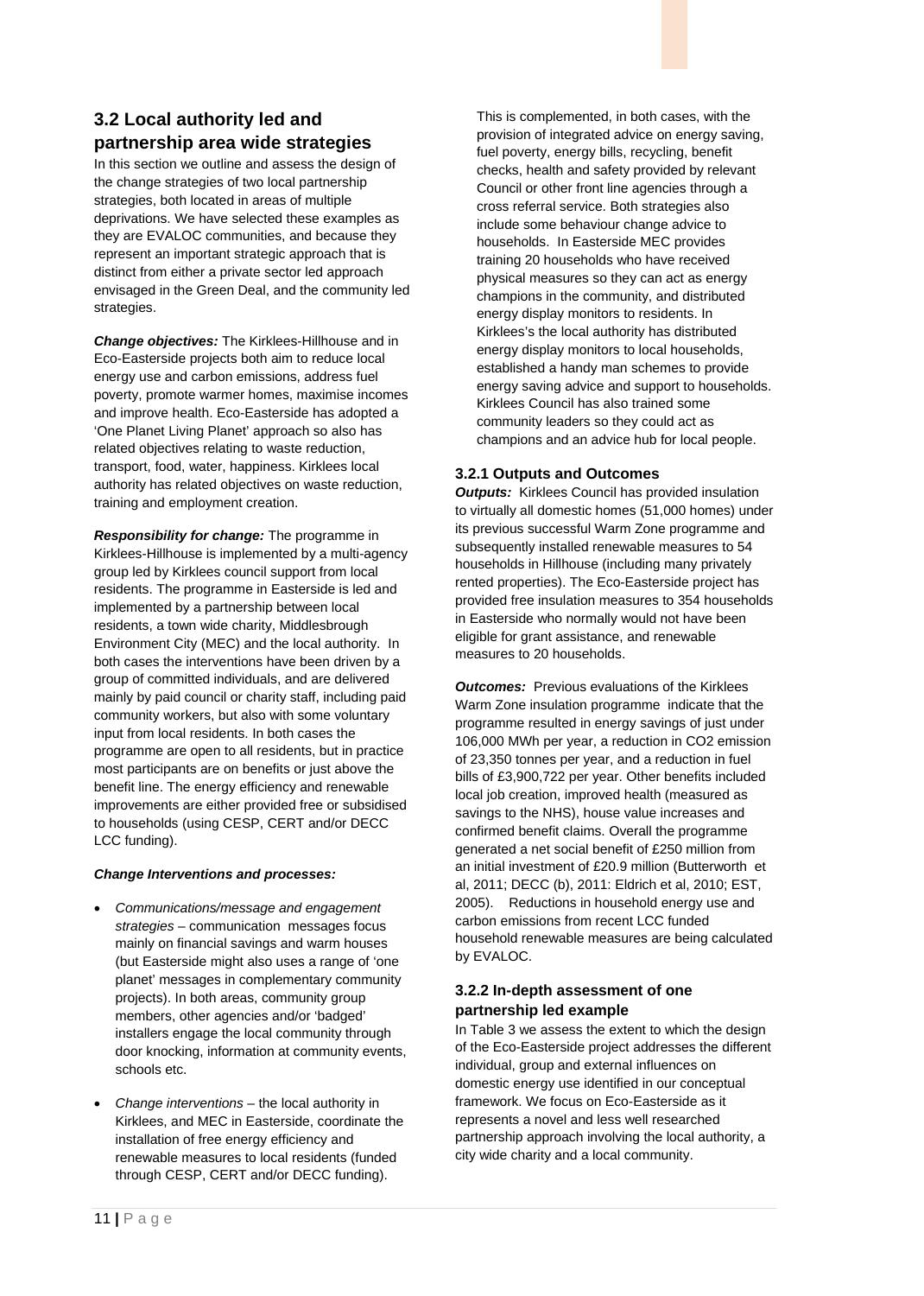#### *Table 3. Assessment of Eco Easterside project (Sources: Eco Easterside documentation, EVALOC baseline community data collection).*

| Influences addressed                                                                                                | <b>Eco Easterside interventions</b>                                                                                                                                                                                                                                                                  | <b>Expected</b><br>Impact |  |  |  |  |  |
|---------------------------------------------------------------------------------------------------------------------|------------------------------------------------------------------------------------------------------------------------------------------------------------------------------------------------------------------------------------------------------------------------------------------------------|---------------------------|--|--|--|--|--|
| Individual influences on domestic energy use                                                                        |                                                                                                                                                                                                                                                                                                      |                           |  |  |  |  |  |
| Values/ motivation                                                                                                  | The partnership is 'trusted messenger' and frames messages to<br>activate both altruistic and self-interested values through One Planet<br>Living messages, social justice, desire to improve quality of life.                                                                                       | Strong                    |  |  |  |  |  |
| Knowledge, beliefs and<br>attitudes about climate<br>change                                                         | The partnership provides energy training for champions; behavioural<br>advice, and supporting activities linked to residents' interests.                                                                                                                                                             | Medium                    |  |  |  |  |  |
| Perception of social<br>norms                                                                                       | Area and town wide projects promoted by a range of local actors<br>normalises energy saving                                                                                                                                                                                                          | Strong                    |  |  |  |  |  |
| Intentions                                                                                                          | Participants are encouraged to value carbon reduction alongside<br>personal benefits, such as reducing bills, and wider interests.                                                                                                                                                                   | Medium                    |  |  |  |  |  |
| Agency                                                                                                              | Energy champions are trained and supported to motivate and support<br>other residents                                                                                                                                                                                                                | Medium                    |  |  |  |  |  |
| Energy behaviours                                                                                                   | Behaviour advice is provided by front-line Council staff and agencies,<br>energy monitors provided free to homes, and presentations and<br>discussions at community meetings.                                                                                                                        | Weak                      |  |  |  |  |  |
| Group influences on domestic energy use                                                                             |                                                                                                                                                                                                                                                                                                      |                           |  |  |  |  |  |
| Diffusion of energy<br>messages and<br>behaviours through<br>social networks                                        | The whole community is invited to participate in the programme<br>through a range of communication & engagement methods;<br>messages are diffused through energy champions, paid community<br>workers and social networks.                                                                           | Medium                    |  |  |  |  |  |
| Group standards and<br>behaviours                                                                                   | Group's standards and behaviours change through energy advice,<br>social networks and participation in complementary community<br>projects.                                                                                                                                                          | Medium                    |  |  |  |  |  |
|                                                                                                                     | External/structural influences on energy use (local and national)                                                                                                                                                                                                                                    |                           |  |  |  |  |  |
| Availability and cost of<br>energy/efficiency low<br>carbon technologies,<br>goods, services and<br>infrastructures | Energy efficiency and low carbon technologies installed free to<br>households, supported by a range of local projects and initiatives<br>such as cycling and food growing. Work with private sector partners<br>to deliver home insulation measures through CERT, CESP and<br>potentially, ECO.      | Strong                    |  |  |  |  |  |
| Socio economic<br>structures (e.g. low<br>incomes) and tenures                                                      | MEC negotiates legal issues with private and social landlords on<br>behalf of tenants; advice provided on recycling, damp, benefit checks,<br>health and safety issues. Additional support from local social landlord<br>who is also committed to the One Planet Living agenda.                      | Strong                    |  |  |  |  |  |
| Economic influences<br>(income levels, prices)                                                                      | Advice/support provided on energy bills and benefits etc.                                                                                                                                                                                                                                            | Strong                    |  |  |  |  |  |
| Societal power relations<br>e.g fossil fuel<br>companies, advertising                                               | Partnership forms part of wider movement/coalition which can<br>exercise influence on government, but does not seek to influence<br>vested interests directly                                                                                                                                        | Weak                      |  |  |  |  |  |
| Societal cultural values<br>e.g consumerism                                                                         | Programme signals local authority and agency support for low<br>carbon/sustainable lifestyles, and by linking this to other community<br>concerns, such as rising utility and food prices. However its ability to<br>counter dominant societal cultural influences such as consumerism is<br>limited | Weak                      |  |  |  |  |  |
| Government policy                                                                                                   | Some direct advocacy and influencing with DECC.                                                                                                                                                                                                                                                      | Medium                    |  |  |  |  |  |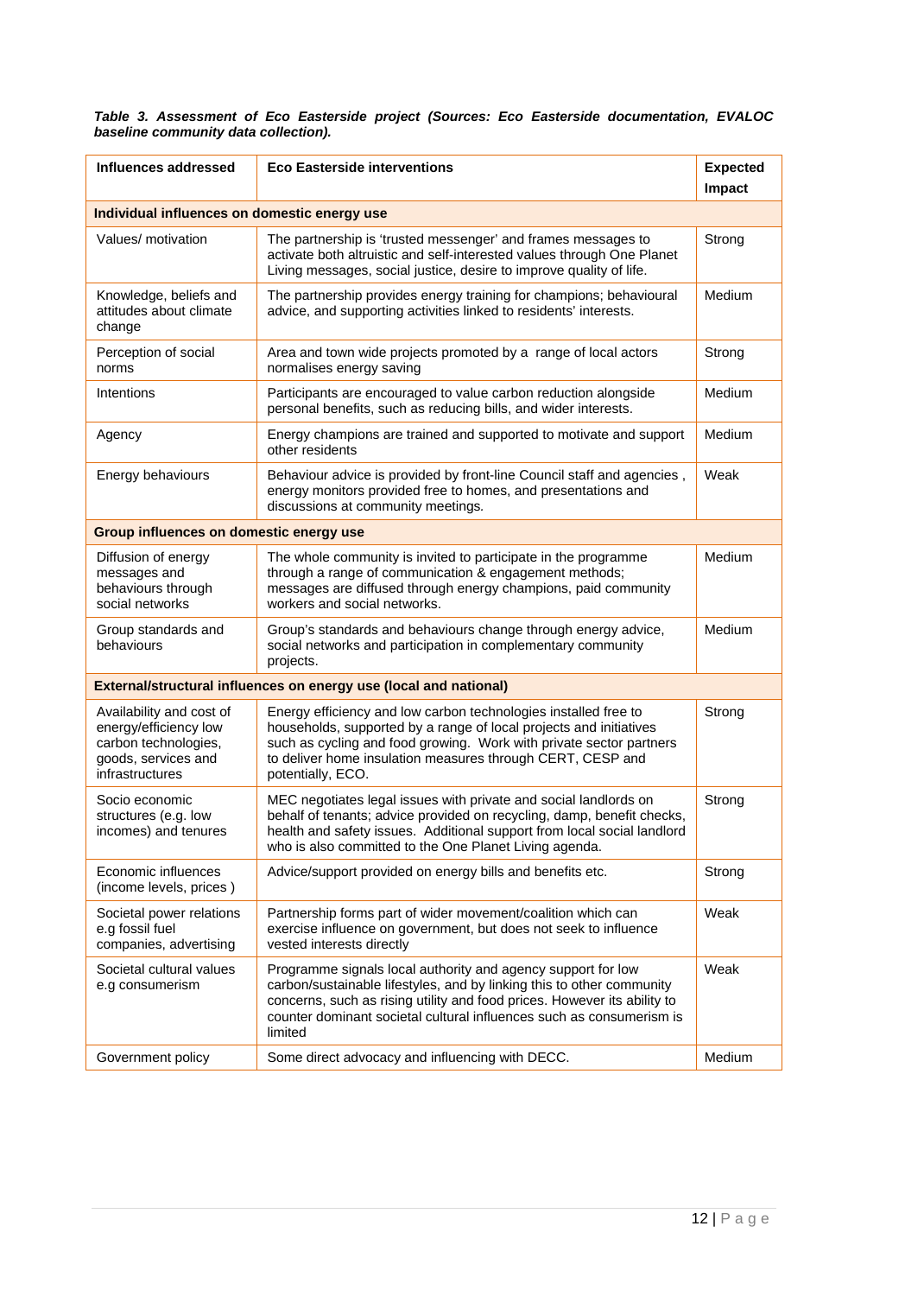## **3.3 Discussion of findings: contributions and limits of the different strategies**

Below we discuss the contributions and limits of change strategies in relation to the core questions of who should be responsible for change, what needs to change, and change strategy.

First, however, we assess the *responsibilities* of the different actors in relation to the criteria from the conceptual framework outlined above (i.e. carbon emissions, rights and capacity). The application of these criteria to *local authorities* indicates that they should be assigned the principle formal responsibility for reducing domestic carbon emissions at local level and ensuring that low income groups benefit from the interventions. They are responsible for a relatively high level of carbon emissions from their own estate, services, public health and social housing. As the democratically elected arm of government they are also responsible in principle for protecting human rights. They also have a relatively high capacity, through their various powers and services, to reduce domestic carbon emissions and address fuel poverty. As one council officer explained about the DECC funded project:

*"…we have so much in house expertise - renewable energy experts, marketing and social engagement people, engineering advice, legal teams, contacts in Department for Energy and Climate Change (DECC) and Ofgem, all of which have come into play in this project, and we still have found it tough."* (EVALOC focus groups 2012 and follow up interviews).

Contrary to some perceptions about local authorities, Kirklees Council has good community engagement skills evidenced by the uptake of measures and turnout at community events (EVALOC research at community events). However, not all local authorities have this capacity. In Middlesbrough the local authority sub-contracted some of its carbon reduction and fuel poverty roles to the *city wide charity*, Middlesbrough Environment City, which has a track record in environmental issues and community engagement. More widely, local authorities (and/or city wide third sector bodies) are likely to lack the detailed knowledge of local social networks that community groups have, which is why both Kirklees Council and MEC rely on local residents to help with engagement. EVALOC focus groups also revealed that local authorities do not feel that innovation and/or behavioural change interventions are a strength and hence may rely on local community groups to provide this role (EVALOC focus groups, 2012).

The application of the responsibility criteria to *LCCGs* suggests that, although in practice they can

be highly proficient and might play lead roles on some issues, they should be assigned a lower formal responsibility for carbon mitigation than local authorities. They are not generally directly responsible for any carbon emissions, and they have an uneven spread, capacity and reach between and within communities. Their local and often voluntary nature also makes it difficult for them to carry out certain roles. For example, some of the EVALOC LCCGs have worked hard to ensure their interventions are inclusive, but their reliance on volunteers makes it difficult for them to coordinate the delivery/installation of measures to people's homes and/or carry out the time intensive outreach and handholding necessary which is necessary to ensure that low income and vulnerable groups can get access to and benefit from technical measures. Neither are LCCGs likely to have the mandate, resources or skills to address the full range of related concerns/issues relating to benefits, health and safety, negotiations with landlords, legal and administration issues, which are better carried out by the local authority and relevant agencies. Locally based community groups are also unlikely to be able to achieve the efficiencies and/or economies of scale that city wide organisations can e.g. in tendering for installers or coordinating installation at scale (Edrich et al 2010). (Charities are also constrained from recommending specific suppliers as this breaches public benefit rules).

Our research shows that the capacity of both local authorities and LCCGs to reduce domestic carbon emissions is constrained by a lack of consistent funding for many of their core roles, a concern echoed by a recent Committee and Climate Change report in relation to local authorities (CCC, 2012). Funding cuts (combined with withdrawal of statutory obligations on local authorities) have meant that some local authorities have scaled back their environmental and community development projects, with voluntary redundancies creating a brain drain of key environmental and/or fuel poverty staff. Lack of funding for LCCG's core roles limits the reach, speed and scale of programme delivery, risks burn out and raises questions about long term sustainability. (EVALOC interviews 2012, Shared learning workshop, 2013).

DECC has provided test bed grant funding to LCCs in recent years, and there is a range of different finance sources they can draw on (DECC, 2013). But lack of consistent revenue funding remains a big constraint for LCCs. There can also be a thin line between governments using test-bed funding to nurture LCC 'niche innovations' and manipulating and exploiting them. The latter may happen when grant implementation deadlines are too short, and/or when capital grant funding lock LCCs into on-going management and maintenance roles without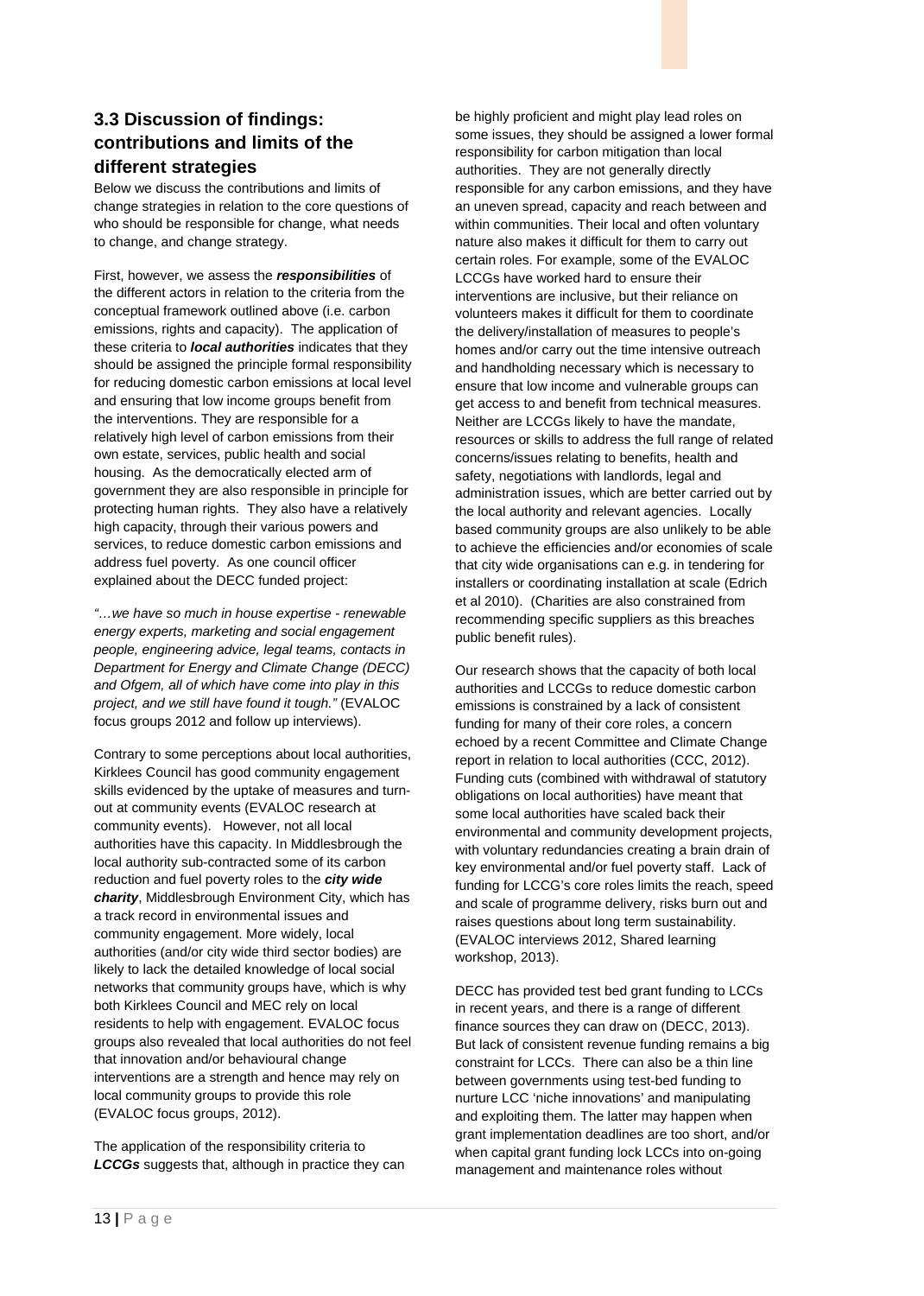providing revenue funding to cover these costs. (EVALOC interviews, 2012). Thus while some EVALOC LCCs have been able to find other sources of funding to continue the projects, others have had to scale down their interventions. As one focus group participant explained:

*"The message [within the council] is that if there is not a legislative obligation to deliver than we won't be doing it anymore."* 

Lack of sustained funding for a paid worker in another of the EVALOC LCCs has resulted in the consequent collapse of their active volunteer base (EVALOC interviews, 2012, Shared Learning Workshop 2013).

Constraints on public finances mean that LCCGs and local authorities have been encouraged to reduce reliance on grant funding and develop social enterprises. Four of the six EVALOC LCCs have attempted to develop independent income streams from community renewable schemes to fund local carbon reduction projects. However, state aid rules (which prevent the receipt of the FiT and grants), the reduction in the FiT and the lack of low interest loans, and running costs means that the net income from community renewable projects can leave little over to pay core workers and/or invest in further community projects. To generate a net return of £30,000 per annum (enough to pay a part time worker and fund small projects) would require an initial investment of £1 million in solar panels after maintenance, interest or dividend payments etc. (Personal correspondence on recent financial modelling by the Low Carbon Hub). Moreover, there are no clear markets for some core LCC roles e.g. management/coordination, community development or engagement, motivating people, behaviour change programmes and/or complementary carbon cutting projects relating to waste, transport and food. Community groups have been encouraged under the Green Deal to accept referral fees from private providers, however, this risks undermining residents' trust in them as independent parties and hence their distinctive competence in engaging and motivating people to take action.

It is not yet clear to what extent it will be possible for Local Authorities (or other providers) to access funding for measures under the ECO carbon savings element. The ECO brokerage framework has been established by DECC to encourage transparency and drive down delivery costs, however as yet it is only open to Green Deal providers. The extent to which providers will be able to use the affordable warmth element of ECO to address pockets of fuel poverty in areas of medium to low deprivation is also unclear (even if cross-subsidised with green deal measures). Experience with the previous supplier

obligation (CERT) suggests that the costs of doing so will be high (IPPR 2012) but there is no additional budget line allocated for local authorities (or other actors) to coordinate installation to low income and vulnerable groups whether in deprived or higher income areas. There is a risk that low income and vulnerable groups in higher income areas might not be able to access energy efficiency measures deepening their relative economic disadvantage as energy prices rise.

In relation to *what needs to change* the LCCs assessed here all seek to reduce energy use, and hence carbon emissions, by helping households improve their energy efficiency, reduce energy demand and decarbonise supply. Most see strong synergies between carbon reduction, community development and/or regeneration agendas, and also the practical benefits generated for people through savings on bills, improved health from warmer homes, local jobs etc.

The *LCCGs* discussed in this report seek to motivate and enable residents to reduce their energy use and carbon emissions. They address a wide range of *individual and group influences* on energy use – such as motivation, knowledge, social norms, intentions, agency, behaviours. They also address some of the local structural barriers e.g. by changing social norms, helping people access grants, instigating car clubs to reduce car use etc. However, they have limited direct control over key *economic and technical structural influences* such as financial incentives and/or trusted energy assessors and installers (unless partnering with local authorities or other city wide bodies).

In contrast, the *multi-agency or partnership area wide strategies* provide free delivery and installation of energy efficiency and/or renewable measures, plus basic energy and related advice, to people's houses. This directly overcomes some of the key *structural technical and economic barriers* facing households outlined above. (EVALOC focus groups 2012). It also reduces the need to address as many of the *individual and group influences* on energy use, even though failure to do so can reduce the efficient use of measures (EVALOC focus groups 2012).

Thinking about *change strategies* the *LCCG*  interventions assessed in this report include several novel features that set them apart from governmentled information and social marketing campaigns and/or individually focussed behavioural interventions. (e.g. see Dorman et al, 2006). They focus on collective rather than individual action; seek to activate both self-transcendent (common good) as well as self-interested (saving money, staying warm) values and cognitive frames; engage people as active citizens in social learning processes rather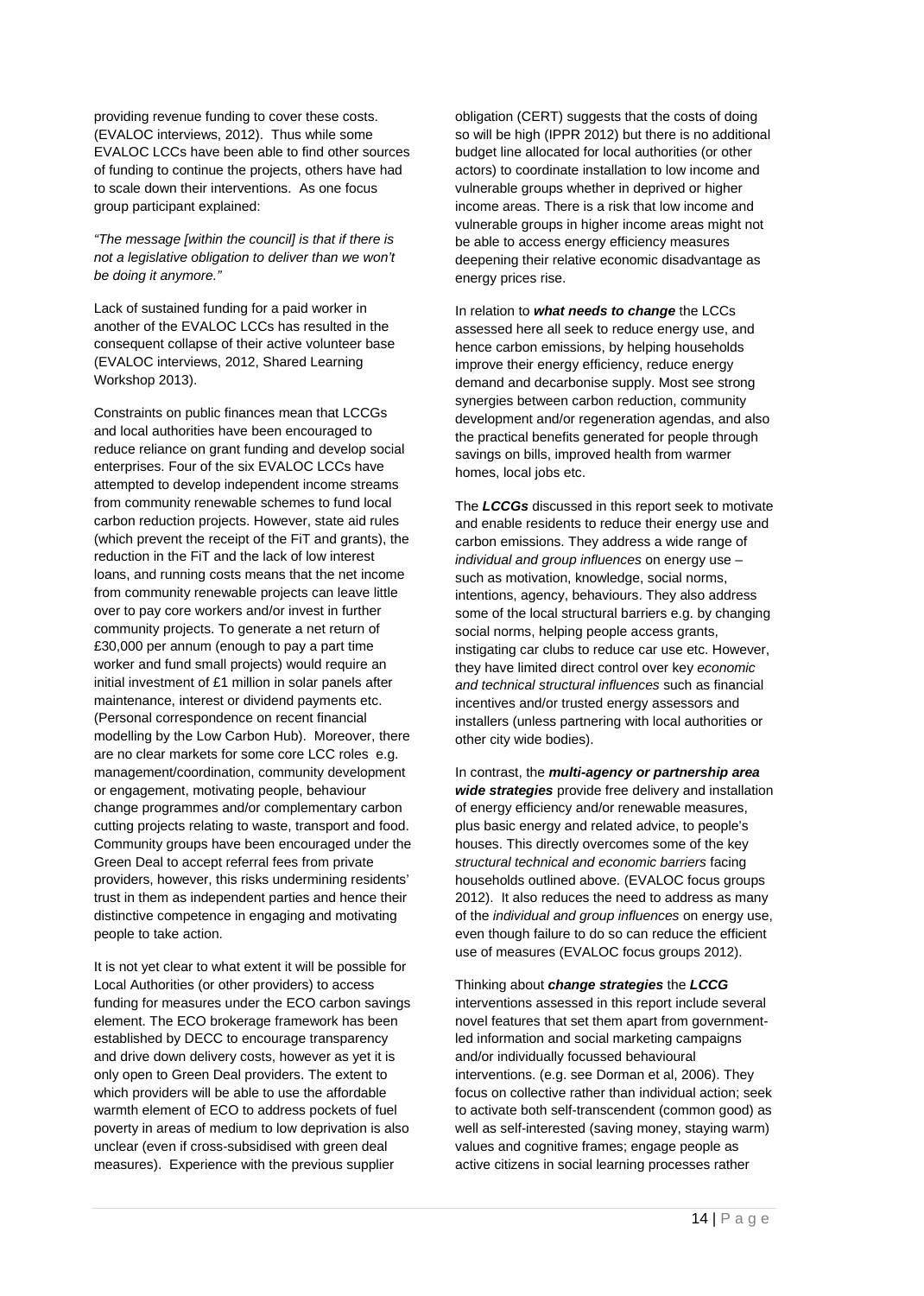than as passive consumers; and they use multiple interventions to address a broad range of influences including group and social influences rather than just individual, or economic and/or technical ones.

The *local authority-led and/or partnership area strategies* also have important and distinctive features including the direct delivery of free measures, the provision of integrated advice which is important to address fuel poverty (e.g. benefit checks to maximise income), cross referral systems, and the training of front line agencies in basic energy advice.

In general, LCCs generally are well placed to inform and shape government policy because of their practical expertise and local knowledge. They also have considerable 'soft power' derived from their legitimacy from taking practical action on climate change, the trust local people have in them, their representative functions etc. However, they are constrained in this role by limited time, resources and capacity.

In relation to their *contributions* to domestic carbon reduction and fuel poverty our findings suggest that *LCCGs* can play important roles in innovation, engaging and motivating and empowering people, and changing behaviours, findings which supports existing evidence. Helping households to achieve 10% reductions in carbon emissions in the initial year is a significant contribution (e.g. compared to top-down social marketing campaign), and for many participants it marks the first step in a longer term commitment to live more sustainably). However, getting people to reduce emissions voluntarily is a tough call given the multiple influences on energy use. Even with motivated people, there is a weak link between attitudes/intentions and actual behaviours. As one community volunteer explained,

*"It takes a phenomenal amount of effort to cut through the noise in people's lives just to get messages heard, let alone to translate this into action."* (EVALOC focus groups 2012).

Helping people understand technologies, and use them efficiently is also complex. As one community group member put it; *"You are trying to get people to do projects in their homes that are highly complex… even doing the low energy stuff."* (EVALOC focus groups 2012), and it remains to be seen to what extent the Green Deal will address these barriers.

Such difficulties are compounded by structural barriers such as lack of revenue funding for LCCGs, inadequate financial incentives for householders (e.g. particularly for people just above the benefit line), lack of independent technical advice and trusted supply chains, perverse market signals and consumerist pressures. All this means that the

voluntary uptake of physical measures by households is likely to happen slowly over time in line with people's resources, capabilities and life cycles (LCWO LCLP monitoring data; Fawcett, 2012). As noted above, it is difficult for deprived and/or vulnerable groups to take voluntary action to reduce carbon emissions even if grants are available because of lack of resources, agency, competing priorities, or as one local put it when '*daily survival is their main priority'* (EVALOC focus groups 2011). In addition in each community there is a group of people who will not take action voluntarily e.g. sceptical, commuters, apathetic, non-green (EVALOC focus groups 2011), a finding backed by wider national polls (Ipsos Mori Poll, 2010).

In contrast, the *local authority led or partnership* area wide coordination and delivery of free or subsidised energy-efficient or renewable measures can increase the speed, uptake and reach of domestic carbon reduction programmes, generate economies of scale, reduce costs and has in the past improved the quality of the local supply chain etc. (DECC, 2011: Eldrich, B. et al, 2010; EST, 2005). DECC has estimated that strong local authority engagement in the new ECO could bring down costs by 10 per cent by supporting installations of solid wall insulation to owner occupiers and the private rented sector in local areas. (IPPR, 2012). One private contractor estimated that area based schemes can be up to 50% more efficient than scatter gun approaches by energy suppliers due to reduced travel, times between jobs, missed calls, greater team efficiency and bulk buying (Butterworth et al, 2011).

Importantly such approaches also help ensure that low income and vulnerable households, that may otherwise lack the resources and/or agency etc. to take action on their own, can benefit from energy efficiency and/or renewable measures. As one focus group participant explained;

*"…if we [the council] had not done this project, there was no way the householders would have installed renewable energy or likely energy efficiency measures. Many are unable to access the information and grants that are available to them, and because we took it straight to them it made it much easier for them."* (EVALOC focus group, July 2012).

As noted above the provision of integrated advice to households addresses other structural problems such as low incomes as well as generating a range of wider social and economic benefits (Butterworth, N. et al, 2011; DECC, 2011: Eldrich, B. et al, 2010; EST, 2005).

One limit of area wide approaches is if they fail to devote time and effort to empowerment and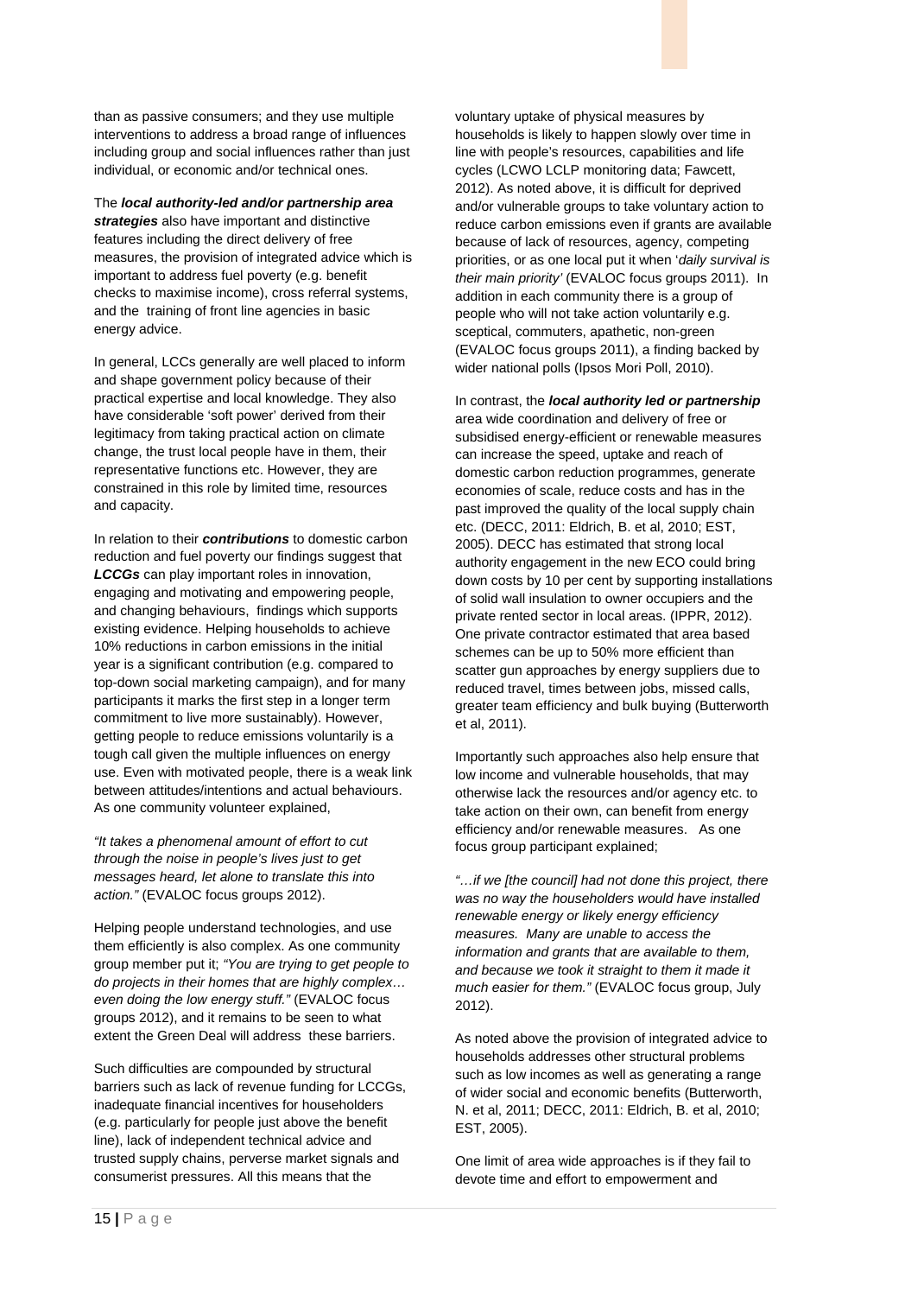behaviour/social learning interventions that are needed to maximise energy savings and achieve sustainable changes. Moreover, recipients may not value or use free measures (EVALOC focus groups 2011) if they are not conditioned on active participation. One focus group participant reflected that;

*"…perhaps they [the LCC] should have conditioned the installation of renewable and energy efficient measures beneficiaries' attendance at a number of community meetings." to help ensure ownership.* (EVALOC focus group 2011; follow up interview, 2012).

In relation to their 'upstream' strategies LCCs' congruence with the government's localism & voluntarism agendas, and their multiple sources of 'soft power' outlined above, means that they have some influence over some aspects of government policies for example relating to community energy and the FiT (EVALOC focus groups, 2012). However, it remains to be seen to what extent government policy, such as the Green Deal, will address wider barriers relating to the availability and cost of carbon-using goods, technologies, and services. Moreover LCCs will need to develop a broad based movement, and a more proactive influencing strategy, if they are to succeed in making climate change an electoral issue for the government and a reputational issue for companies, and hence also begin to influence government's wider economic growth strategy and the cultural values which promote the continued consumption of high carbonusing goods and services.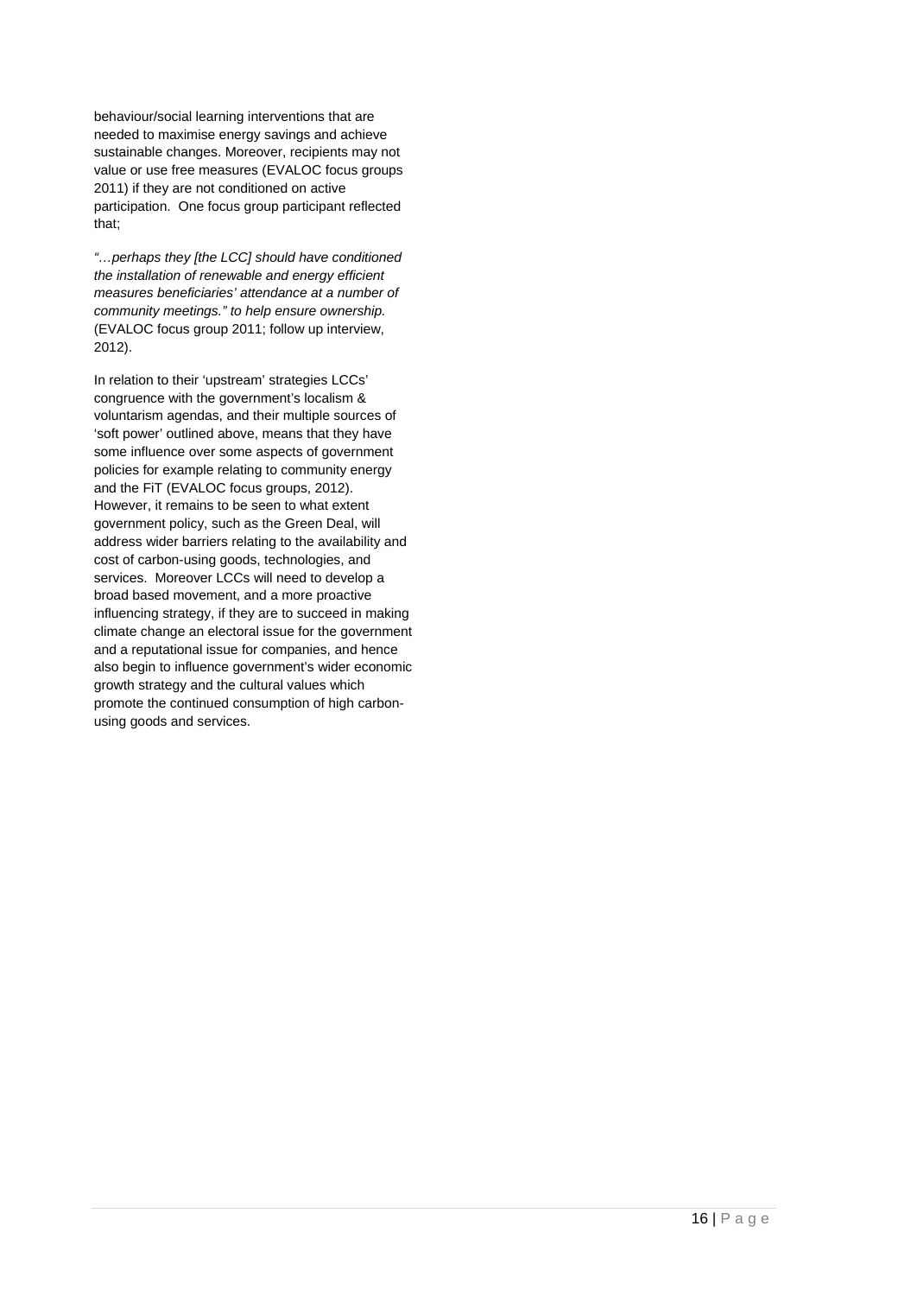# <span id="page-20-0"></span>**Chapter 4 Conclusions**

We have shaped the concluding sections of the report in relation to the implications of our research for three key stakeholder groups: local actors, policymakers and the research community.

# **4.1 Implications for local actors: roles and strategies**

Our case studies indicate that *LCCs* can play vital and distinctive roles in domestic carbon reduction. As the locally elected area body, *local authorities* play important roles in convening, leading and coordinating local partnerships and city wide strategies. They also coordinate city/area wide domestic carbon reduction strategies, identify the fuel poor and vulnerable groups, engage local residents, coordinate area wide installation (particularly vulnerable and deprived groups), recommend/badge installers (even when accredited), negotiate with landlords, enforce existing legislation, and provide integrated advice on related issues (benefits, health and safety etc), technical maintenance, among other things. The case study *LCCGs* play important roles because of their knowledge of local social networks, their ability to innovate, motivate, empower people to take action, to change energy behaviours and encourage the uptake of low carbon technologies.

However, there are also important gaps and limits. Not all *local authorities* have the desire or capacity to reduce area carbon emissions or address fuel poverty, and fuel poverty programmes, where they exist, are likely to be prioritised in the most deprived areas first meaning that the pockets of people living in poverty in higher income areas may not be able to access to energy efficiency measures. Moreover, while *LCCGs* play important roles, their uneven resourcing, capacities, spread, and reach means they cannot be expected to carry the primary formal responsibility for reducing local emissions or addressing fuel poverty. They are rather best seen as a complement to, rather than a substitute for, local authority action (even though in practice they might be leading or catalysing action in some areas).

Our research indicates that partnership approaches can help increase the scale and reach of domestic carbon reduction by combining the strengths of different local actors, although these benefits depend on the respective capacities of local actors and are not automatic. It also indicates that the area wide delivery of physical measures can provide an efficient and fair way of reducing domestic carbon reductions but that this needs to be complemented by participatory behavioural (social learning)

interventions. Area approaches also need to accompanied by city/county wide cross-referral systems between, and energy training of, front line staff until resources are found to roll them programmes out to all neighbourhoods.

Worryingly, given the urgency of addressing climate change, the combination of funding cuts and the removal of legal requirements on local authorities appears to be constraining local authority action on carbon mitigation. In some instances this appears to be prompting a transfer of responsibilities to community groups without a concomitant transfer of budget or assessment to ensure that they have the capacity to carry out these functions.

These risks, combined with the continued structural constraints on local energy use, both serve to highlight the importance of LCCs potential policy influencing role based on their practical experience of what does and doesn't work on the ground.

# **4.2 Implications for government policy**

Our research raises questions about the effectiveness, fairness and sustainability of relying on a largely voluntary and market approach to domestic carbon reduction – whether for households reducing emissions and/or delivery organisations. Our findings indicate that voluntary approaches do have an important role to play in building support for change and reducing carbon emissions, particularly in the early stages of system change. But persuading households to reduce their energy use voluntarily is a slow and complex task because of the multiple influences on energy use and the numbers of people who will not take action voluntarily. Private sector providers under the Green Deal will have a role to play here but there is considerable uncertainty about whether they will want, or be able to, substitute for the core LCC roles identified in this report. This might be because there are no existing markets for some of these roles (e.g. behaviour change), because private sector actors are less trusted than local actors and/or because they lack the distinctive competencies to carry out these roles.

Our findings suggest that government could accelerate the pace, reach, and effectiveness of domestic carbon reduction, and generate a range of important socio-economic benefits, by playing a more active 'doing' role itself. This would require public investment in the core roles of LCCs (local authorities, third sector and community groups), financed by carbon taxes, improved tax enforcement, means testing the winter fuel payment, a financial transaction tax or other means. In particular there is need for revenue funding for LCC roles in engaging, motivating and empowering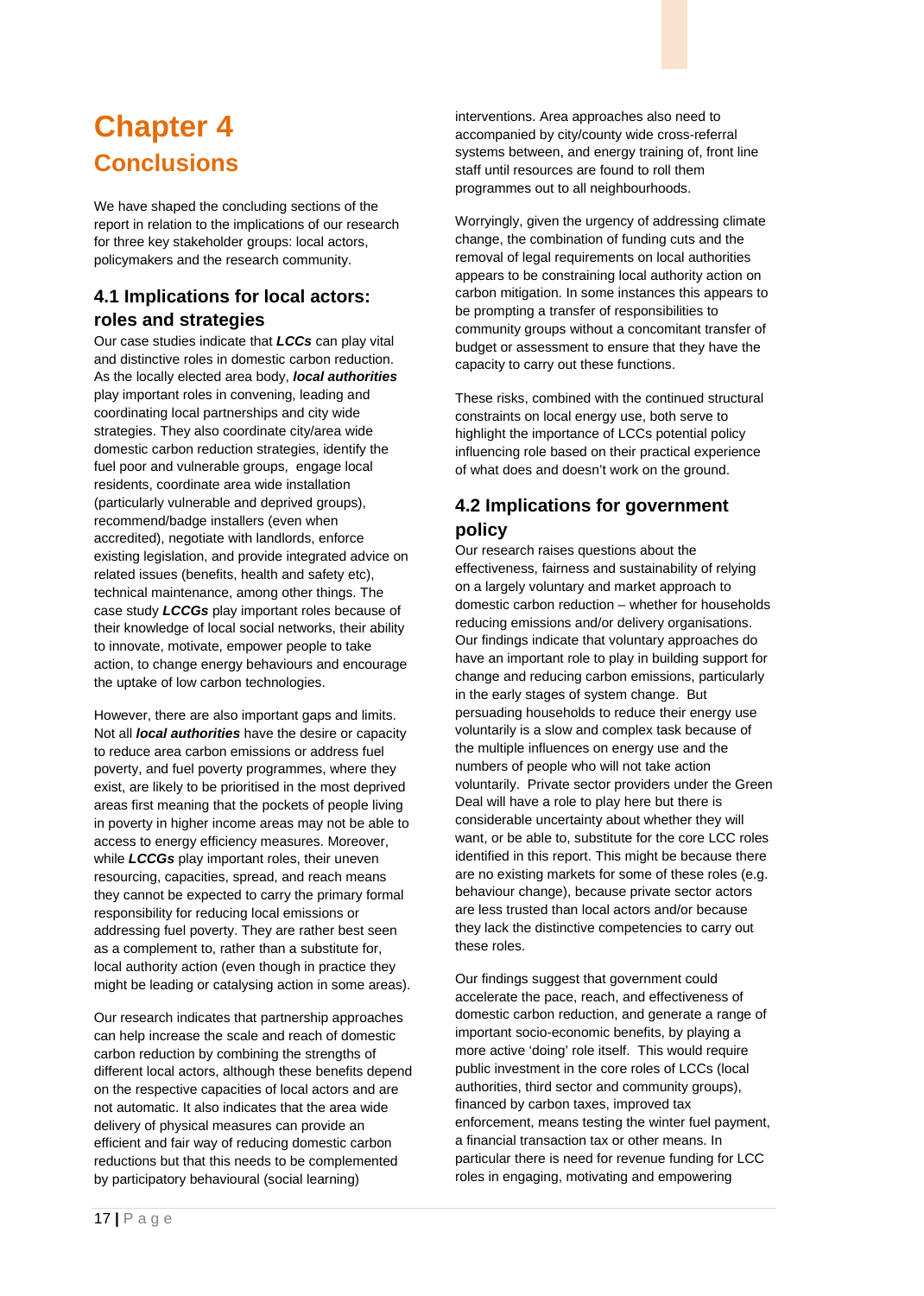residents to reduce carbon emissions; coordinating the area wide installation of energy efficiency measures (to ensure vulnerable groups benefit); providing behaviour change/social learning interventions (which maximise savings and reduce the rebound effects from energy efficiency measures); and building public support for strong government action on climate change.

The government could also help accelerate and scale up domestic carbon reduction, avoid 'load shedding' and reduce free riding by local authorities, by re-introducing a properly resourced statutory duty on them to reduce carbon emissions and address fuel poverty but with flexibility about the range of organisations, strategies and/or partnerships used to achieve this.

A more active government role could also reduce and streamline the wide range of roles and tasks currently involved in domestic carbon reduction. Government legislation has been successfully used to directly change behaviours in other sectors for example in the case of drink-driving, seat belts and smoking in public places. Hence, the government could, for example, signal its intention to gradually introduce minimum energy efficiency standards for owners-occupiers as it has done for private landlords and tenants. Such a move would need to be supported by equitable differential funding and delivery mechanisms for different socio-economic groups.

Government could also do more to accelerate domestic carbon reduction by providing stronger and more consistent messages about the urgency of action as well speeding up action to address the range of structural barriers that constrain household action including inadequate financial incentives, perverse market signals, consumerist pressures, poverty etc.

Resistance to interventionist approaches is likely to lessen as climate change becomes more salient to people's lives as a result of extreme weather events, as energy prices rise and as social norms begin to change through bottom up approaches. Ensuring a fair distribution of costs and benefits of carbon mitigation including subsidies for low income groups (financed through progressive taxation) and compensation for losers will also reduce the risk of backlash to interventionist approaches.

#### **4.3 Implications for energy research**

Our research highlights the need for the focus of energy research to shift beyond problem analysis to also consider the roles and responsibilities and change strategies of both state and non-state change agents. This will require research into the political economy of change, justice issues, how

change happens and the purposive change strategies of different change actors (including how to overcome resistance), and hence reference to a wider range of literature including different theories of change, the power literature, social movements, and grey NGO literature. The government's current voluntary market driven approach to domestic carbon reduction needs to be monitored, and the effectiveness of a range of possible strategies and policy instruments investigated. There is also a need for academics to conduct action research with LCCs, and other change agents, to help them monitor and help make their change strategies fit for purpose in the face of the urgent and systemic challenges posed by climate change.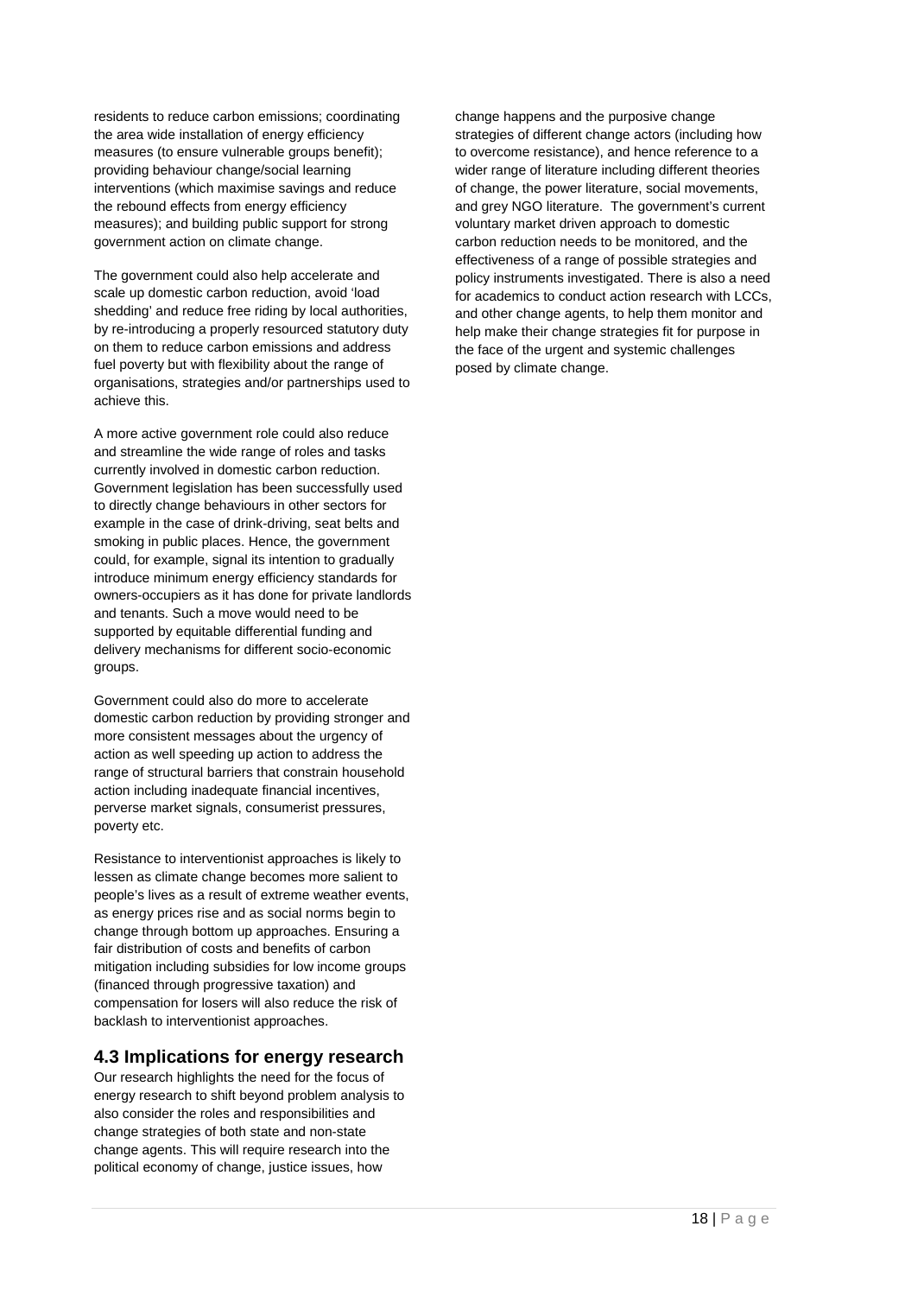# <span id="page-22-0"></span>**References**

Bandura, A. (1977) Self-Efficacy: Towards a Unifying Theory of Behavioural Change. Psychological Review, 84 (2), 191-215.

Beetham, H, (2011), Social Impacts of Transition Together (SITT): Investigating the social impacts, benefits and sustainability of the Transition Together, Transition Streets initiative in Totnes

Begg, D, Fischer, S and Dornbusch, R. (2003) Economics (7th edition), Maidenhead: McGraw-Hill.

Blake, J. (1999). Overcoming the 'value-action gap' in environmental policy: Tensions between national policy and local experience". Local Environment: The International Journal of Justice and Sustainability 4 (3): 257–278.

Bourdieu, P. (1990) The Logic of Practice. Stanford, CA: Stanford University Press.

Bulkeley, H. and Fuller, S., (2012), Low Carbon Communities and Social Justice, Joseph Rowntree Foundation.

Bunt, L. and Harris, M. (2011) Mass Localism, A way to help small communities solve big social challenges. A discussion paper, NESTA, London.

Butterworth, N., Southernwood, J. and Dunham, C. (2011), Kirklees Warm Zone Economic Impact Assessment, Carbon Descent.

Carbon Conversations, http://carbonconversations.org

Cialdini, R. (1993) Influence, Science and Practice, 3rd Ed, New York, Harper Collins.

Climate Change Act, 2008 [online] Available: http://www.legislation.gov.uk/ukpga/2008/27/content s [Accessed 10 February 2012].

Committee on Climate Change, (2012), How local authorities can reduce emissions and manage climate risk, Committee on Climate Change

Cox, J., Giorgi S., Drayson., R. and King,. G. (2010) Big Green Challenge Final Evaluation Report, Executive Summary for NESTA, Brook Lyndhurst

Darnton, A. (2008a) An Overview of behaviour change models and their use, Reference Report, Government Social Research Unit.

#### DECC (2011a)

http://www.decc.gov.uk/assets/decc/11/tacklingclimate-change/green-deal/3491-local-authoritiesand-the-green-deal-information-.pdf 2011

DECC (2011b) Evaluation of the delivery and uptake of the Carbon Emissions Reduction Target (CERT), DECC

DECC (2012), Guidance to English Energy Conservation Authorities issued pursuant to the home energy conservation act 1995, DECC

DECC, (2013),

http://ceo.decc.gov.uk/en/ceol/cms/about\_ceih/econ omics\_fund/economics\_fund.aspx

DEFRA (2008) A framework for pro-environmental behaviours,

http://archive.defra.gov.uk/evidence/social/behaviour /documents/behaviours-jan08-report.pdf

Dorfman, L., Ervice, J. & Woodruff K . (2006) Voices for Change: A Taxonomy of Public Communications Campaigns and their Evaluation Challenges, Berkeley Media Studies Group, Berkeley, CA.

#### EC (2009)

http://ec.europa.eu/energy/renewables/targets\_en.ht m

Eldrich, B., Beagley,K.and Webber, P.( 2010) Kirklees Warm Zone Final Report 2007-2010

Energy Saving Trust, (2005), Warm Zones External Evaluation Final Report

EVALOC research project http://www.evaloc.org.uk/

Fawcett, T. and Mayne R. (2012) Exploring an 'over time' model of eco-renovation. Retrofit 2012. Salford, Manchester, 24-26 January 2012

Faye, S. (2011) Is Localism Delivering for Climate Change, Emerging Responses from Local Authorities, Local Enterprise Partnerships, and Neighbourhood Plans.

Friends of the Earth March, (2011), Survey of England's' 354 councils, FOE

Fudge, S., Peters, M. and Wade J (2012) Locating the agency and influence of local authorities in UK energy governance, Centre for Environmental Strategy Working Paper, University of Surrey.

GAP. (2008) EcoTeams evaluation report. Global Action Plan, London.

Geddes, M (2006), Partnership and the Limits to Local Governance in England: Institutionalist Analysis and Neo Liberalism, International Journal of Urban and Regional Research, vol 301,March, 76-97

Giddens, A. (1984) The Constitution of Society – outline of the theory of structuration, Berkeley and Los Angeles: University of California Press.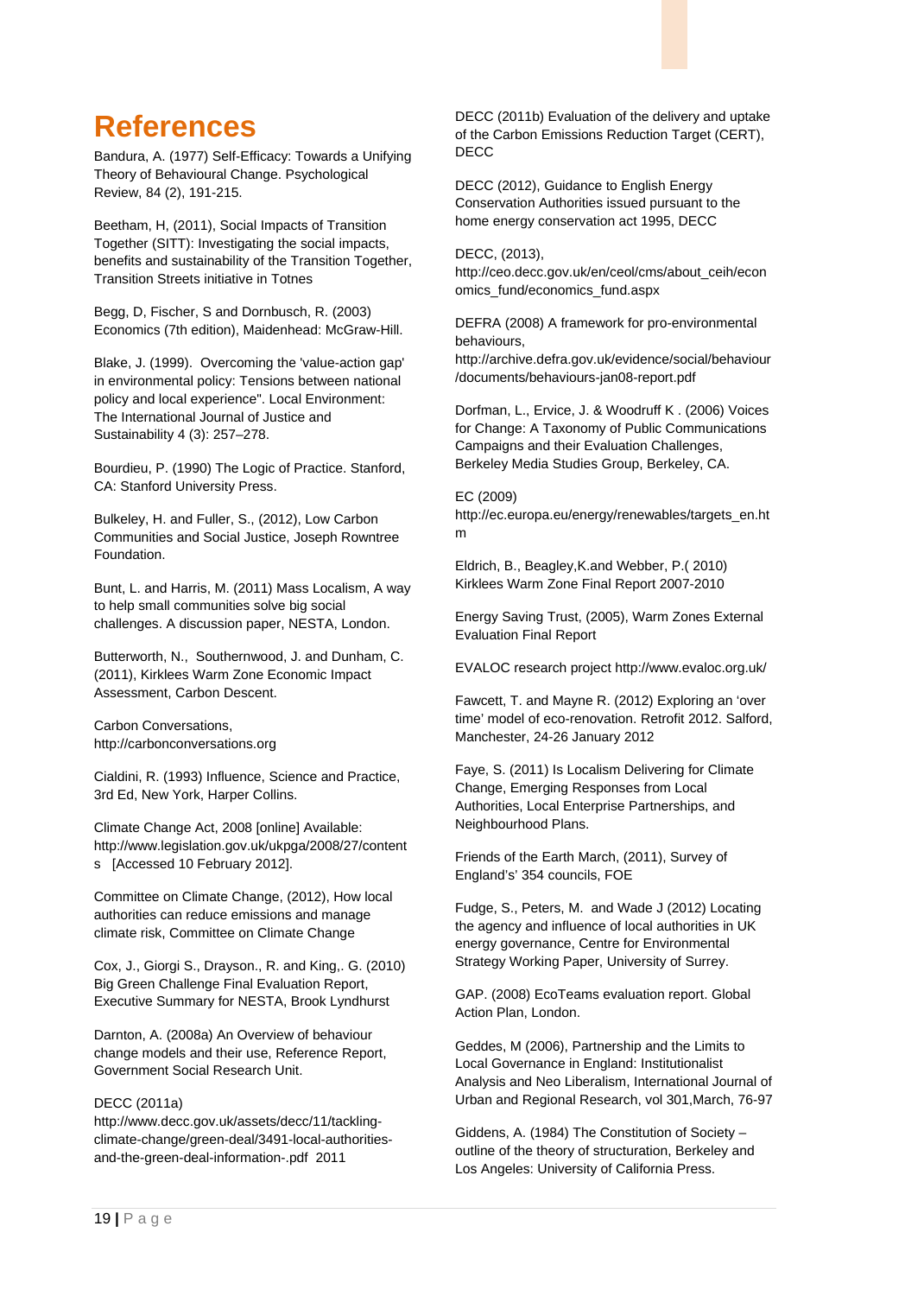Geels, F.W. and Schot, J. (2007) Typology of sociotechnical transition pathways, Research Policy , 36, 399-417.

Gupta, R. and Darby, S. (2011) Action research approach for gaining, and providing, feedback on domestic energy use to understand occupant behaviour, perceptions and expectations Proceedings of the Energy and people: futures, complexity and challenges conference, Lady Margaret Hall, Oxford, 20-21 September 2011 .

Hamilton, J., Mayne, R., Newbery, B., Parag, Y. ( 2012) Local energy governance in a fluctuating policy climate, Local Environment (under review)

Henk Staats, Paul Harland and Henk A. M. Wilke, (2004), Effecting Durable Change: A Team Approach to Improve Environmental Behaviour in the Household, Environment and Behaviour, 36: 341

Heiskanen, E. et al.( 2010) Low-carbon communities as a context for individual behavioural change, Energy Policy 38, 7586–7595

House of Lords (2011) Behaviour Change. Second Report, House of Lords Science and Technology Committee. Available: http://www.publications.parliament.uk/pa/ld201012/ld select/ldsctech/179/17902.htm.

International Energy Agency (2000), Energy labels and standards, IEA/OECD, Paris

Ikeme, J. (2003) Equity, environmental justice and sustainability: Incomplete approaches in climate change politics, Global Environmental Change, 13 , 195-206

Ipsos Mori poll, (2010), Energy Futures and Climate Change Survey. Available: http://www.ipsosmori.com/Assets/Docs/Polls/climate-change-stillhigh-on-publics-agenda-topline.pdf

Jacobsson, S. and Berg, A. (2011). Innovation system analyses and sustainability transitions: Contributions and suggestions for research, Environmental Innovation and Societal Transitions, 1, 41–57

Jackson, T. (2005) Motivating Sustainable Consumption: a review of evidence on consumer behaviour and behaviour change. A report to the Sustainable Development Research Network. University of Surrey, Centre for Environmental Strategy.

Janda, K. ( 2009) Buildings Don't Use Energy: People Do, Proceedings, PLEA2009 - 26th Conference on Passive and Low Energy Architecture, 22-24 June , Quebec City, Canada. Krznaric, R . (2007) How Change Happens: Interdisciplinary perspectives for human development, Oxfam GB, Available: http://policypractice.oxfam.org.uk/publications/how-changehappens-interdisciplinary-perspectives-for-humandevelopment-112539

Kemp R., Schot, J. and Hoogma, R. (1998) Regime Shifts to Sustainability through Processes of Niche Formation: The Approach of Strategic Niche Management, Technology analysis and Strategic Management 10(2):175-195

Kemp, R. Loorbach, D. & Rotmans,J. (2007): Transition management as a model for managing processes of co-evolution towards sustainable development, International Journal of Sustainable Development & World Ecology, 14:1, 78-91

LCCN, (2011), Survey, Available: http://lowcarboncommunities.net/

Lewin, K. (1951) Field theory in social science; selected theoretical papers, in D. Cartwright (ed.). New York: Harper & Row.

LCWO (2010) Low carbon living: power to make it possible. Low Carbon West Oxford/West Oxford Community Renewables. http://www.lowcarbonwestoxford.org.uk (accessed October 2011).

Local Government Information Unit, (2012), Requirements on Local Authorities: household energy efficiency, LGIU

Lukes, S. (2005) Power: A Radical View. 2nd Edition. Palgrave, London

Mayne, R, Darby, S., and Hamilton, J. (2012) Social and Individual Influences on Energy Use. Available: http://www.evaloc.org.uk/

Moloney, S., Horne, R., Fien, J., (2010). Transitioning to low carbon communities—from behaviour change to systemic change: Lessons from Australia. Energy Policy 38 (12) p 7614-7623.

Parag, Y. and Janda, K. (2010) A middle-out approach to agency, capacity and societal change. Proceedings, 8th British Institute of Energy Economics Academic Conference, September 22- 23, Oxford, UK. BIEE.

Prendergast, J., Foley, B., Menne, V. and Isaac, A. (2008) Creatures of Habit: the art of behavioural change, Social Marketing Foundation.

Randall, R. (2010), Carbon Conversation; six meetings about climate change and carbon reduction, Carbon Conversations